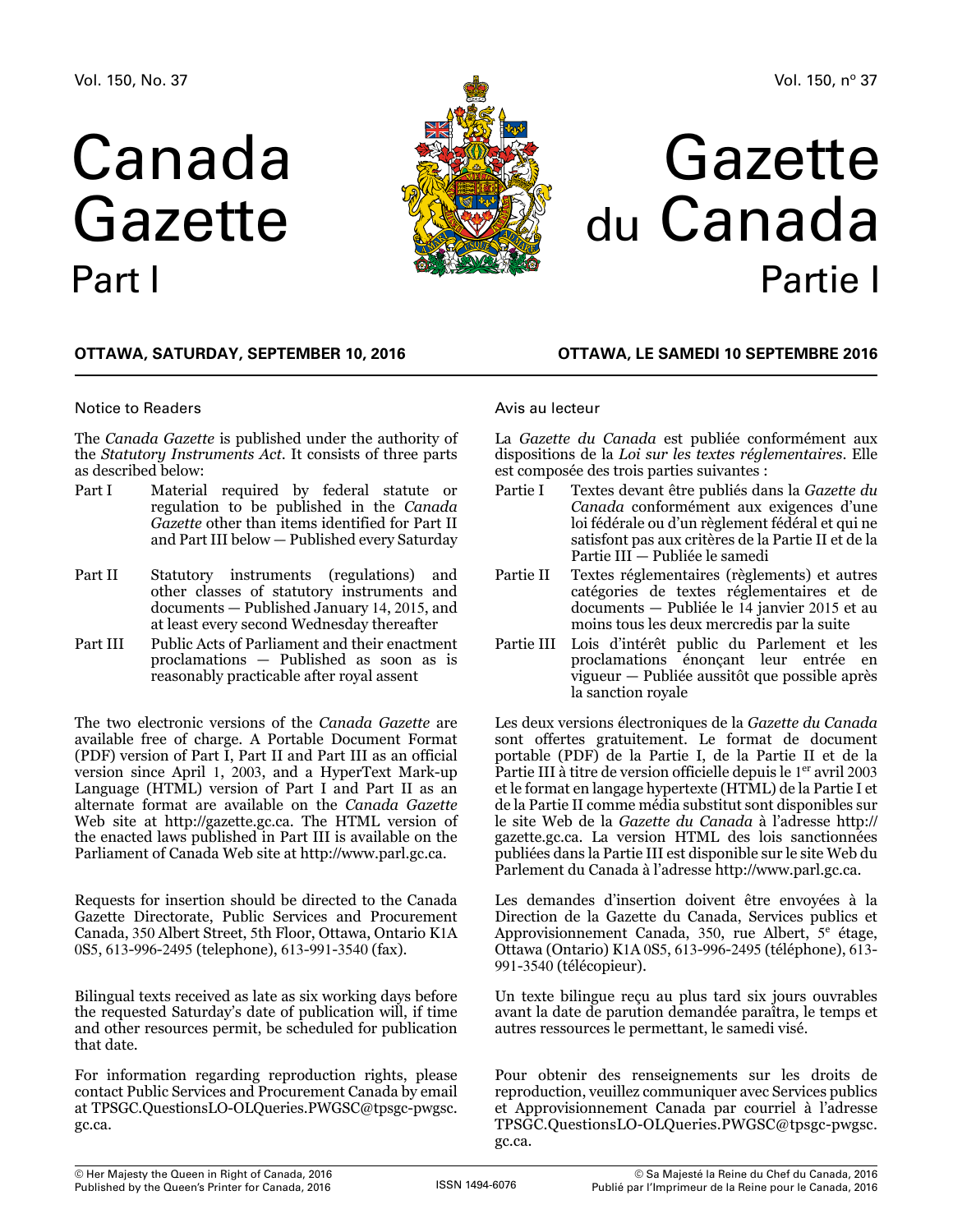## **TABLE OF CONTENTS**

Vol. 150, No. 37 — September 10, 2016

|                                                                                                         | 2739<br>2739<br>2740 |
|---------------------------------------------------------------------------------------------------------|----------------------|
| <b>Parliament</b>                                                                                       |                      |
|                                                                                                         | 2744                 |
| Commissioner of Canada Elections                                                                        | 2744                 |
| (agencies, boards and commissions)                                                                      | 2754                 |
| (banks; mortgage, loan, investment,<br>insurance and railway companies; other<br>private sector agents) | 2760                 |
|                                                                                                         | 2763                 |

## **TABLE DES MATIÈRES**

Vol. 150,  $n^{\circ}$  37  $-$  Le 10 septembre 2016

| Possibilités de nominations                                                                                                                          | 2739<br>2739<br>2740 |
|------------------------------------------------------------------------------------------------------------------------------------------------------|----------------------|
| <b>Parlement</b><br>Chambre des communes<br>Commissaire aux élections fédérales                                                                      | 2744<br>2744         |
| (organismes, conseils et commissions)                                                                                                                | 2754                 |
| (banques; sociétés de prêts, de fiducie<br>et d'investissements; compagnies<br>d'assurances et de chemins de fer;<br>autres agents du secteur privé) | 2760                 |
|                                                                                                                                                      | 2764                 |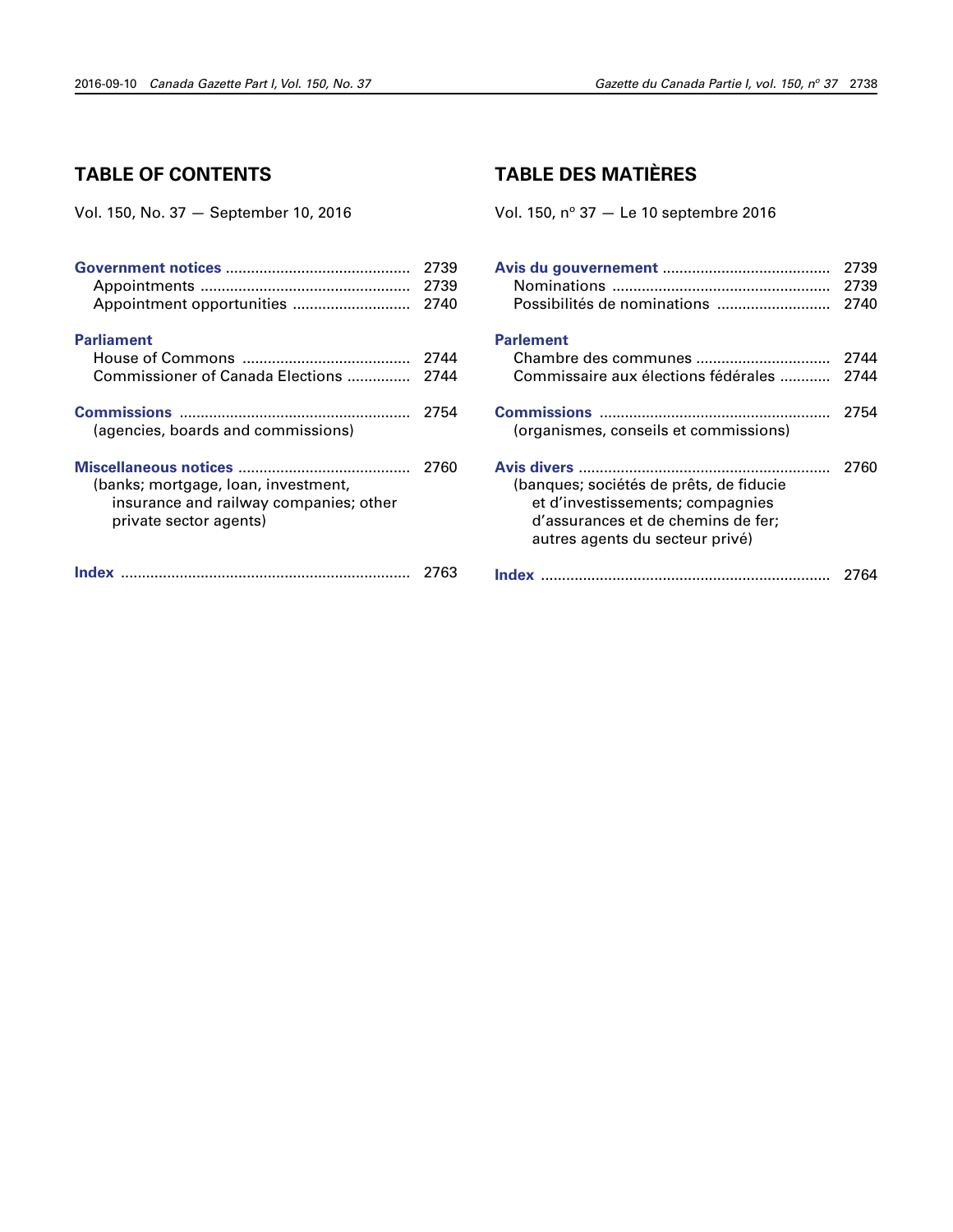## <span id="page-2-0"></span>**GOVERNMENT NOTICES**

#### **DEPARTMENT OF INDUSTRY**

*Appointments*

#### OFFICE OF THE REGISTRAR GENERAL

## **AVIS DU GOUVERNEMENT**

#### **MINISTÈRE DE L'INDUSTRIE**

BUREAU DU REGISTRAIRE GÉNÉRAL

*Nominations*

| Name and position/Nom et poste                                                                                                                                                                                                  |                                                                                                                                                                                                         | Order in Council/Décret |
|---------------------------------------------------------------------------------------------------------------------------------------------------------------------------------------------------------------------------------|---------------------------------------------------------------------------------------------------------------------------------------------------------------------------------------------------------|-------------------------|
| Board of Internal Economy of the House of Commons/Bureau de régie interne de la Chambre des<br>communes<br>Members/Membres<br>Chagger, The Hon./L'hon. Bardish<br>LeBlanc, The Hon./L'hon. Dominic                              |                                                                                                                                                                                                         | 2016-749                |
| Government of Ontario/Gouvernement de l'Ontario<br>Administrators/Administrateurs<br>Feldman, The Hon./L'hon. Kathryn N.                                                                                                        |                                                                                                                                                                                                         |                         |
| August 24 and August 25, 2016/Le 24 août et le 25 août 2016                                                                                                                                                                     |                                                                                                                                                                                                         | 2016-755                |
| September 20 to September 24, 2016/Du 20 septembre au 24 septembre 2016                                                                                                                                                         |                                                                                                                                                                                                         | 2016-762                |
| Sharpe, The Hon./L'hon. Robert J.<br>September 8, 2016/Le 8 septembre 2016<br>Smith, The Hon./L'hon. Heather J.                                                                                                                 |                                                                                                                                                                                                         | 2016-762                |
| September 15 to September 17, 2016/Du 15 septembre au 17 septembre 2016                                                                                                                                                         |                                                                                                                                                                                                         | 2016-762                |
| September 28, 2016/Le 28 septembre 2016                                                                                                                                                                                         |                                                                                                                                                                                                         | 2016-755                |
| Hinkson, The Hon./L'hon. Christopher E.<br>Government of British Columbia/Gouvernement de la Colombie-Britannique                                                                                                               |                                                                                                                                                                                                         | 2016-763                |
| Administrator/Administrateur<br>au 14 septembre 2016 et du 4 octobre au 7 octobre 2016                                                                                                                                          | September 12 to September 14, 2016, and October 4 to October 7, 2016/Du 12 septembre                                                                                                                    |                         |
| Lajeunesse, Claude<br>Atomic Energy of Canada Limited/Énergie atomique du Canada Limitée<br>intérim                                                                                                                             | Chairperson of the board of directors on an interim basis/Président du conseil d'administration par                                                                                                     | 2016-754                |
| Legars, Anne Marie Florence<br>ferroviaires impliquant des marchandises désignées<br>Administrator/Administratrice                                                                                                              | Fund for Railway Accidents Involving Designated Goods/Caisse d'indemnisation pour les accidents                                                                                                         | 2016-753                |
| McKay, The Hon./L'hon. John, P.C./c.p., M.P.<br>Canada-United States Permanent Joint Board on Defence - Canadian Section/Commission<br>permanente mixte de défense Canada-États-Unis — section canadienne<br>Chairman/Président |                                                                                                                                                                                                         | 2016-752                |
| O'Sullivan, Susan                                                                                                                                                                                                               |                                                                                                                                                                                                         | 2016-751                |
| victimes d'actes criminels                                                                                                                                                                                                      | Special adviser to the Minister of Justice, to be known as the Federal Ombudsman for Victims of<br>Crime/Conseillère spéciale du ministre de la Justice, devant porter le titre d'ombudsman fédéral des |                         |
| September 1, 2016                                                                                                                                                                                                               | Le 1 <sup>er</sup> septembre 2016                                                                                                                                                                       |                         |
| Diane Bélanger                                                                                                                                                                                                                  | La registraire des documents officiels                                                                                                                                                                  |                         |
| <b>Official Documents Registrar</b>                                                                                                                                                                                             | Diane Bélanger                                                                                                                                                                                          |                         |
|                                                                                                                                                                                                                                 | $[37-1-0]$                                                                                                                                                                                              | $[37-1-0]$              |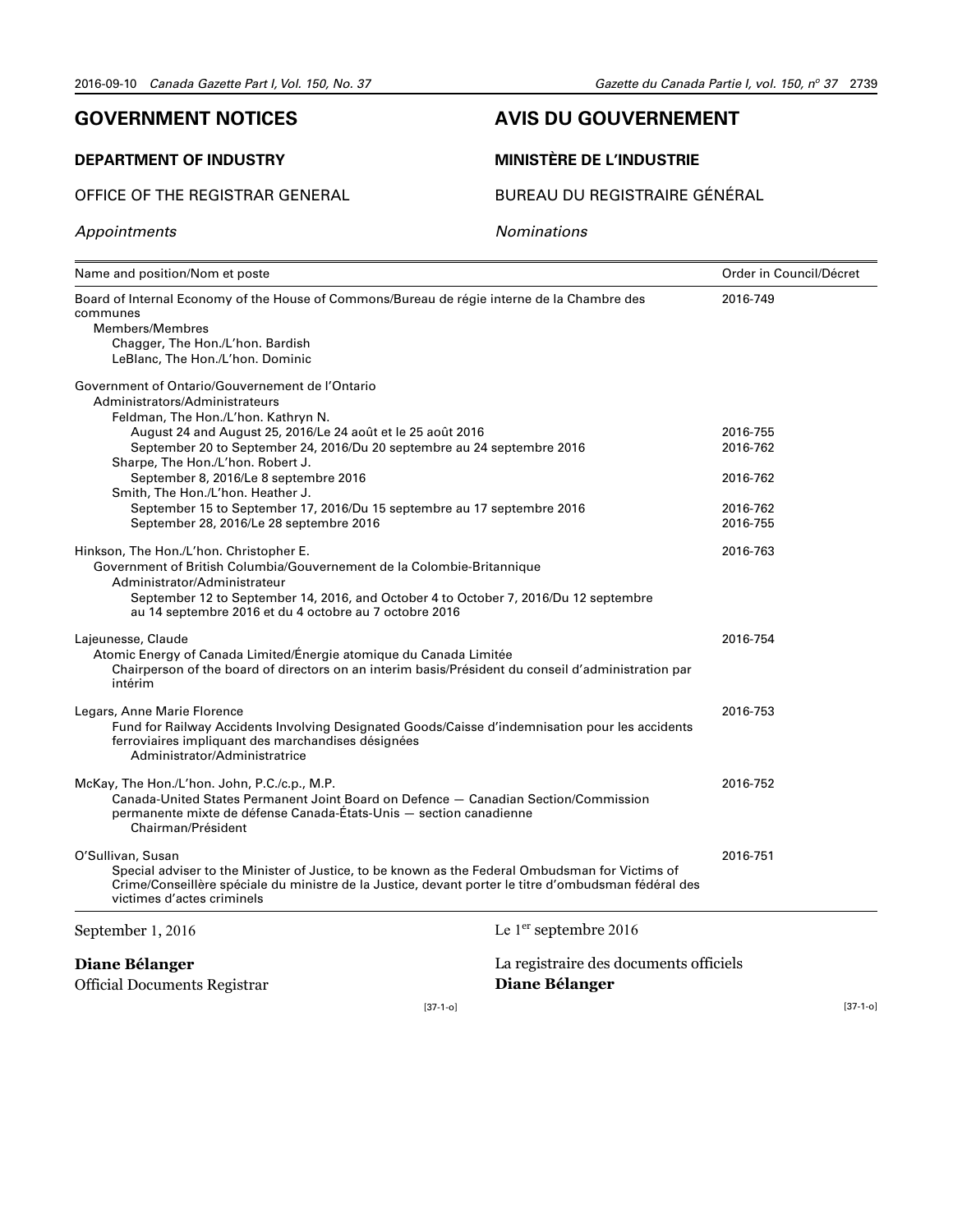[37-1-o]

#### **DEPARTMENT OF INDUSTRY**

OFFICE OF THE REGISTRAR GENERAL

*Appointments*

Name and position/Nom et poste

Instrument of Advice dated August 19, 2016/Instrument d'avis en date du 19 août 2016

Chagger, The Hon./L'hon. Bardish, P.C./c.p.

Leader of the Government in the House of Commons and Minister of State to assist the Minister of Industry to be styled Leader of the Government in the House of Commons and Minister of Small Business and Tourism/Leader du gouvernement à la Chambre des communes et ministre d'État déléguée auprès du ministre de l'Industrie devant porter le titre de leader du gouvernement à la Chambre des communes et ministre de la Petite Entreprise et du Tourisme

LeBlanc, The Hon./L'hon. Dominic, P.C./c.p.

Minister of Fisheries and Oceans to be styled Minister of Fisheries, Oceans and the Canadian Coast Guard/Ministre des Pêches et des Océans devant porter le titre de ministre des Pêches, des Océans et de la Garde côtière canadienne

September 1, 2016

**Diane Bélanger** Official Documents Registrar Le 1er septembre 2016

**MINISTÈRE DE L'INDUSTRIE**

*Nominations*

BUREAU DU REGISTRAIRE GÉNÉRAL

La registraire des documents officiels **Diane Bélanger**

[37-1-o]

#### **PRIVY COUNCIL OFFICE**

#### *Appointment opportunities*

*We know that our country is stronger — and our government more effective — when decision-makers reflect Canada's diversity. Moving forward, the Government of Canada will use an appointment process that is transparent and merit-based, strives for gender parity, and ensures that Indigenous Canadians and minority groups are properly represented in positions of leadership. We will continue to search for Canadians who reflect the values that we all embrace: inclusion, honesty, fiscal prudence, and generosity of spirit. Together, we will build a government as diverse as Canada.*

*The Government of Canada is currently seeking applications from diverse and talented Canadians from across the country who are interested in the following positions*.

#### **Current opportunities**

The following opportunities for appointments to Governor in Council positions are currently open for applications. Every opportunity is open for a minimum of two weeks from the date of posting on the Governor

#### **BUREAU DU CONSEIL PRIVÉ**

#### *Possibilités de nominations*

*Nous savons que notre pays est plus fort et notre gouvernement plus efficace lorsque les décideurs reflètent la diversité du Canada. À l'avenir, le gouvernement du Canada suivra un processus de nomination transparent et fondé sur le mérite qui s'inscrit dans le droit fil de l'engagement du gouvernement à assurer la parité entre les sexes et une représentation adéquate des Canadiens autochtones et des groupes minoritaires dans les postes de direction. Nous continuerons de rechercher des Canadiens qui incarnent les valeurs qui nous sont chères : l'inclusion, l'honnêteté, la prudence financière et la générosité d'esprit. Ensemble, nous créerons un gouvernement aussi diversifié que le Canada.*

*Le gouvernement du Canada sollicite actuellement des candidatures auprès de divers Canadiens talentueux provenant de partout au pays qui manifestent un intérêt pour les postes suivants.* 

#### **Possibilités d'emploi actuelles**

Les possibilités de nominations des postes pourvus par décret suivantes sont actuellement ouvertes aux demandes. Chaque possibilité est ouverte aux demandes pour un minimum de deux semaines à compter de la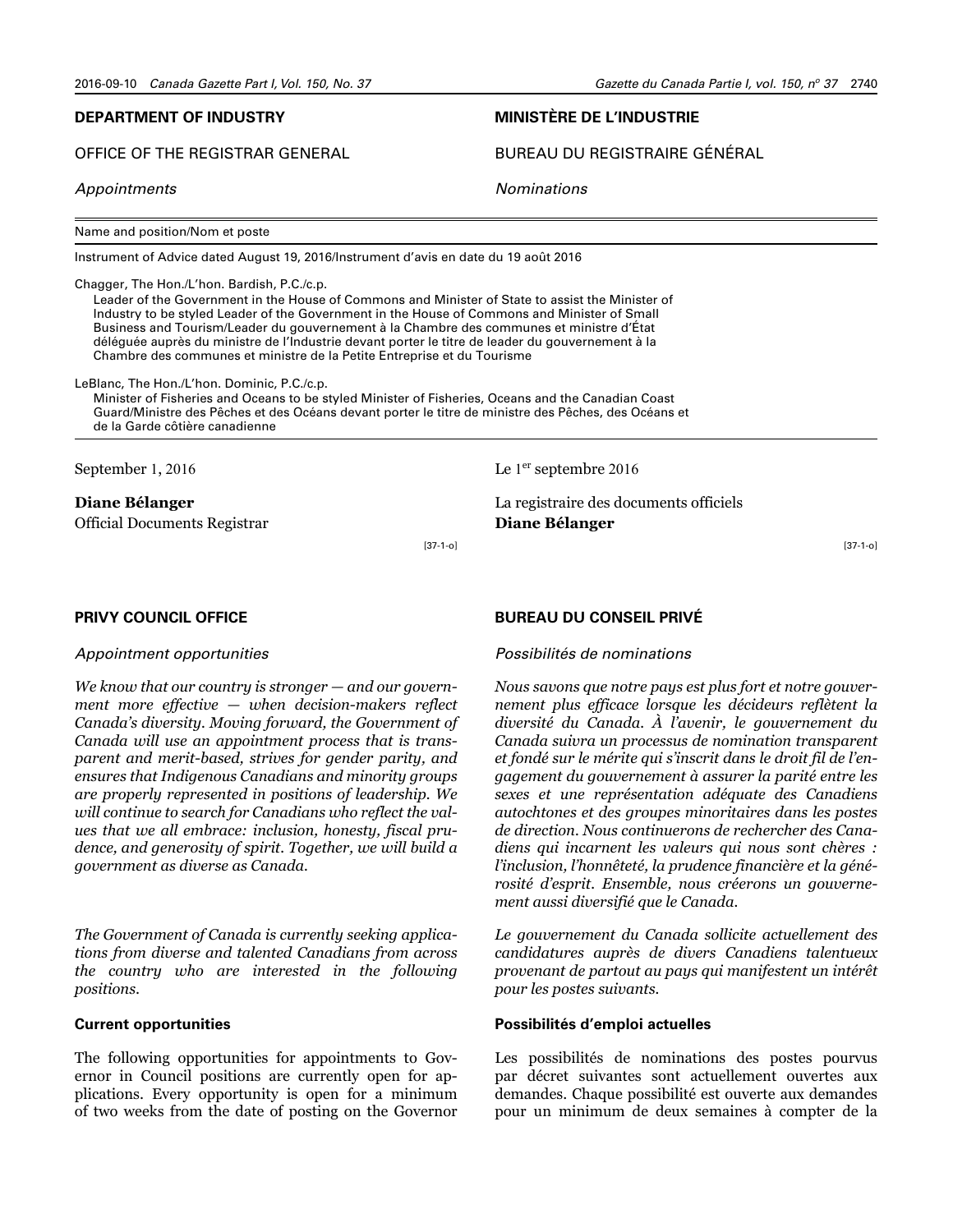in Council Appointments Web site ([http://www.](http://www.appointments-nominations.gc.ca/slctnPrcs.asp?menu=1&lang=eng) [appointments-nominations.gc.ca/slctnPrcs.asp?menu=](http://www.appointments-nominations.gc.ca/slctnPrcs.asp?menu=1&lang=eng) 1[&lang=eng\)](http://www.appointments-nominations.gc.ca/slctnPrcs.asp?menu=1&lang=eng).

| <b>Position</b>                        | <b>Organization</b>                                | <b>Closing date</b> |
|----------------------------------------|----------------------------------------------------|---------------------|
| Members                                | Historic Sites and<br>Monuments Board of<br>Canada | September 19, 2016  |
| Chief<br>Commissioner                  | Canadian Grain<br>Commission                       | October 3, 2016*    |
| <b>Assistant Chief</b><br>Commissioner | Canadian Grain<br>Commission                       | October 3, 2016*    |
| Commissioner                           | Canadian Grain<br>Commission                       | October 3, 2016*    |

To ensure greater visibility of the application process for Canadian farmers and stakeholders during the busy harvest season, the deadline has been extended. Candidates must apply online by October 3, 2016.

#### **Upcoming opportunities**

New opportunities that will be posted in the coming weeks.

| <b>Position</b>                                                     | Organization                                                   |
|---------------------------------------------------------------------|----------------------------------------------------------------|
| Full-time Member                                                    | National Energy Board                                          |
| Chairperson                                                         | <b>Patented Medicine Prices</b><br>Review Board                |
| Member                                                              | <b>Patented Medicine Prices</b><br><b>Review Board</b>         |
| Citizenship Judges                                                  | Citizenship Commission                                         |
| <b>Assistant Privacy</b><br>Commissioner                            | Office of the Privacy<br>Commissioner                          |
| Member                                                              | Military Judges Compensation<br>Committee                      |
| Vice-Chairpersons<br>(full-time position and<br>part-time position) | <b>Military Grievances External</b><br><b>Review Committee</b> |
| Members (full-time position<br>and part-time position)              | <b>Military Grievances External</b><br><b>Review Committee</b> |
| Chairperson                                                         | Canadian Museum for Human<br>Rights                            |
| <b>Members</b>                                                      | National Film Board                                            |
| <b>Members</b>                                                      | <b>National Capital Commission</b>                             |
| Chairperson                                                         | National Gallery of Canada                                     |
| Vice-Chairperson                                                    | National Gallery of Canada                                     |
| <b>Members</b>                                                      | National Gallery of Canada                                     |
| Member                                                              | <b>Telefilm Canada</b>                                         |
| <b>President (Chief Executive</b><br>Officer)                       | Atomic Energy of Canada Ltd.                                   |

date de la publication sur le site Web des nominations par le gouverneur en conseil ([http://www.appointments](http://www.appointments-nominations.gc.ca/slctnPrcs.asp?menu=1&lang=fra)[nominations.gc.ca/slctnPrcs.asp?menu=](http://www.appointments-nominations.gc.ca/slctnPrcs.asp?menu=1&lang=fra)1&lang=fra).

| <b>Poste</b>      | <b>Organisation</b>                                           | Date de clôture   |
|-------------------|---------------------------------------------------------------|-------------------|
| Membres           | Commission des<br>lieux et monuments<br>historiques du Canada | 19 septembre 2016 |
| Président(e)      | Commission<br>canadienne des grains                           | 3 octobre 2016*   |
| Vice-président(e) | Commission<br>canadienne des grains                           | 3 octobre 2016*   |
| Commissaire       | Commission<br>canadienne des grains                           | 3 octobre 2016*   |

\* Pour assurer une plus grande visibilité du processus de demande par les agriculteurs et intervenants canadiens au cours de la saison de récolte occupée, la date limite a été prolongée. Les candidats doivent présenter une demande en ligne au plus tard le 3 octobre 2016.

#### **Possibilités d'emploi à venir**

Nouvelles possibilités de nominations qui seront affichées dans les semaines à venir.

| Poste                                                                   | <b>Organisation</b>                                  |
|-------------------------------------------------------------------------|------------------------------------------------------|
| Membre à temps plein                                                    | Office national de l'énergie                         |
| Président(e) du conseil                                                 | Conseil d'examen du prix des<br>médicaments brevetés |
| Membre                                                                  | Conseil d'examen du prix des<br>médicaments brevetés |
| Juges de la citoyenneté                                                 | Commission de la citoyenneté                         |
| Commissaire adjoint(e) à la<br>protection de la vie privée              | Commissariat à la protection de<br>la vie privée     |
| Membre                                                                  | Comité de la rémunération des<br>juges militaires    |
| Vice-président(e)s (poste à<br>temps plein et poste à temps<br>partiel) | Comité externe d'examen des<br>griefs militaires     |
| Membres (poste à temps plein<br>et poste à temps partiel)               | Comité externe d'examen des<br>griefs militaires     |
| Président(e)                                                            | Musée canadien des droits de la<br>personne          |
| Membres                                                                 | Office national du film                              |
| Membres                                                                 | Commission de la capitale<br>nationale               |
| Président(e)                                                            | Musée des beaux-arts du<br>Canada                    |
| Vice-président(e)                                                       | Musée des beaux-arts du<br>Canada                    |
| Administrateurs(trices)                                                 | Musée des beaux-arts du<br>Canada                    |
| Membre                                                                  | Téléfilm Canada                                      |
| Président(e) et premier(ère)<br>dirigeant(e)                            | Energie atomique du Canada<br>Limitée                |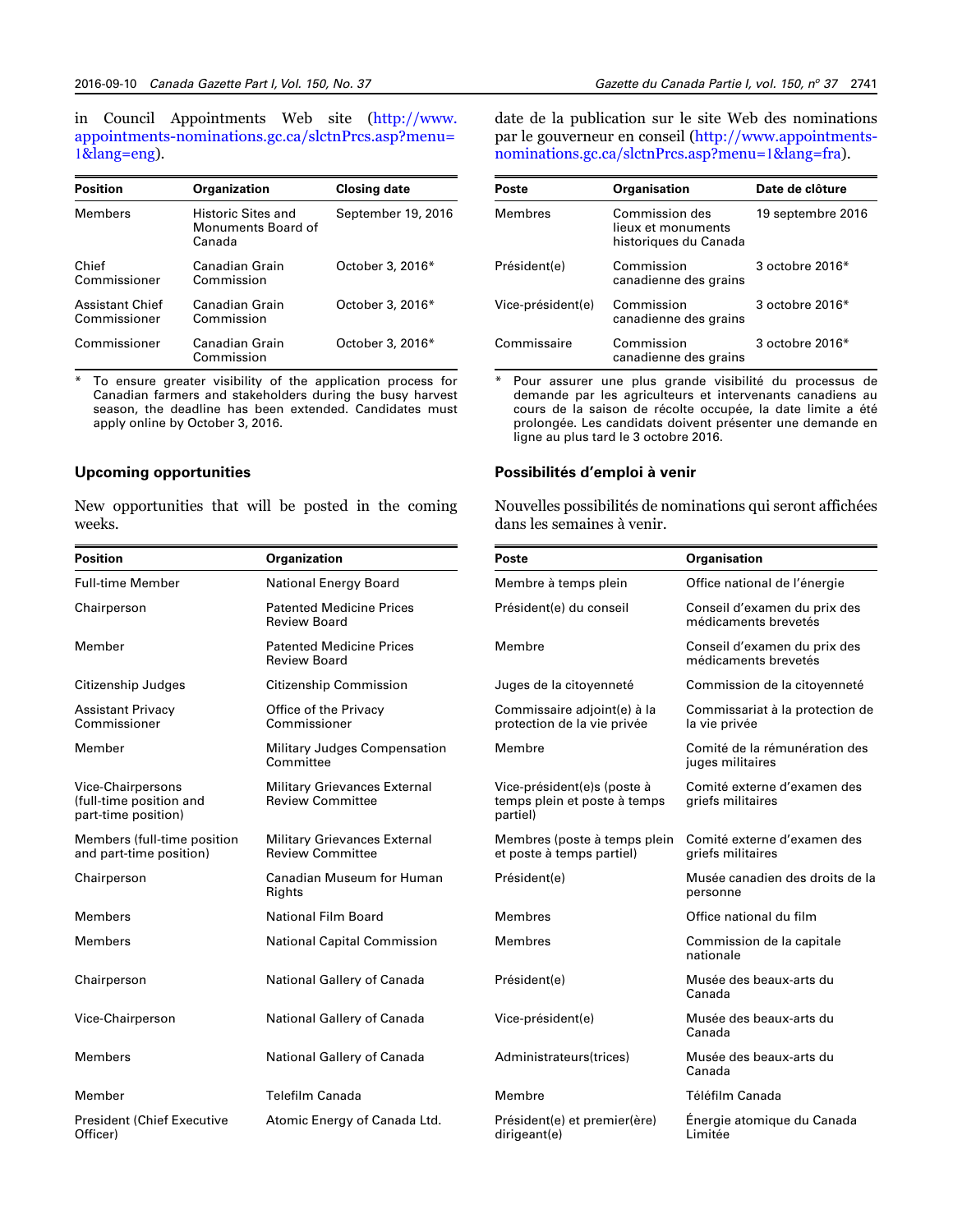#### 2016-09-10 *Canada Gazette Part I, Vol. 150, No. 37 Gazette du Canada Partie I, vol. 150, n<sup>o</sup>*

Gazette du Canada Partie I, vol. 150, nº 37 2742

| Position                                               | Organization                                                    | Poste                                                 | Organisation                                                                 |
|--------------------------------------------------------|-----------------------------------------------------------------|-------------------------------------------------------|------------------------------------------------------------------------------|
| Chairperson                                            | Atomic Energy of Canada Ltd.                                    | Président(e) du conseil                               | Énergie atomique du Canada<br>Limitée                                        |
| Member                                                 | Atomic Energy of Canada Ltd.                                    | Administrateur(trice)                                 | Énergie atomique du Canada<br>Limitée                                        |
| Member                                                 | Canada–Newfoundland and<br>Labrador Offshore Petroleum<br>Board | Membre                                                | Office Canada -<br>Terre-Neuve-et-Labrador des<br>hydrocarbures extracôtiers |
| Member                                                 | Canada-Nova Scotia Offshore<br><b>Petroleum Board</b>           | Membre                                                | Office Canada -<br>Nouvelle-Écosse des<br>hydrocarbures extracôtiers         |
| Chairperson                                            | Marine Atlantic Inc.                                            | Président(e) du Conseil                               | Marine Atlantique S.C.C.                                                     |
| Chairperson                                            | <b>Canadian Air Transport Security</b><br>Authority             | Président(e) du conseil                               | Administration canadienne de la<br>sûreté du transport aérien                |
| Chairperson                                            | VIA Rail Canada Inc.                                            | Président(e) du conseil                               | VIA Rail Canada Inc.                                                         |
| Members                                                | <b>Canada Council for the Arts</b>                              | Membres                                               | Conseil des Arts du Canada                                                   |
| Directors                                              | Destination Canada (Canadian<br>Tourism Commission)             | Administrateurs(trices)                               | <b>Destination Canada</b><br>(Commission canadienne du<br>tourisme)          |
| Member                                                 | Canada Agricultural Review<br>Tribunal                          | Membre                                                | Commission de révision<br>agricole du Canada                                 |
| Chairperson                                            | Canadian Museum of History                                      | Président(e)                                          | Musée canadien de l'histoire                                                 |
| Vice-Chairperson                                       | Canadian Museum of History                                      | Vice-président(e)                                     | Musée canadien de l'histoire                                                 |
| <b>Members</b>                                         | Canadian Museum of<br>Immigration at Pier 21                    | Administrateurs(trices)                               | Musée canadien de<br>l'immigration du Quai 21                                |
| Members                                                | National Museum of Science<br>and Technology                    | Administrateurs(trices)                               | Musée national des sciences et<br>de la technologie                          |
| Members                                                | <b>Canadian Institutes of Health</b><br>Research                | Membres                                               | Instituts de recherche en santé<br>du Canada                                 |
| Vice-Chairperson                                       | Polar Knowledge Canada                                          | Vice-président(e)                                     | Savoir polaire Canada                                                        |
| Members                                                | Polar Knowledge Canada                                          | Membres                                               | Savoir polaire Canada                                                        |
| Commissioner of Lobbying                               | Office of the Commissioner of<br>Lobbying                       | Commissaire au lobbying                               | Commissariat au lobbying                                                     |
| <b>Conflict of Interest and Ethics</b><br>Commissioner | Office of the Conflict of Interest<br>and Ethics Commissioner   | Commissaire aux conflits<br>d'intérêts et à l'éthique | Bureau du commissaire aux<br>conflits d'intérêts et à l'éthique              |
| Member                                                 | <b>Buffalo and Fort Erie Public</b><br>Bridge Authority         | Membre                                                | <b>Buffalo and Fort Erie Public</b><br><b>Bridge Authority</b>               |
| Chairperson                                            | Ridley Terminals Inc.                                           | Président(e)                                          | Ridley Terminals Inc.                                                        |

## **Ongoing opportunities**

Opportunities posted on an ongoing basis.

| <b>Position</b>                                                                       | <b>Organization</b>             |
|---------------------------------------------------------------------------------------|---------------------------------|
| <b>Full-time and Part-time</b><br>Members (Appeal Division)                           | <b>Social Security Tribunal</b> |
| Full-time and<br>Part-time Members (General<br>Division - Income Security<br>Section) | <b>Social Security Tribunal</b> |

## **Possibilités d'emploi permanentes**

Possibilités affichées de manière continue.

| <b>Poste</b>                                                                                             | <b>Organisation</b>             |
|----------------------------------------------------------------------------------------------------------|---------------------------------|
| Membres à temps plein et à<br>temps partiel (Division d'appel)                                           | Tribunal de la sécurité sociale |
| Membres à temps plein et à<br>temps partiel (Division<br>générale - Section de la<br>sécurité du revenu) | Tribunal de la sécurité sociale |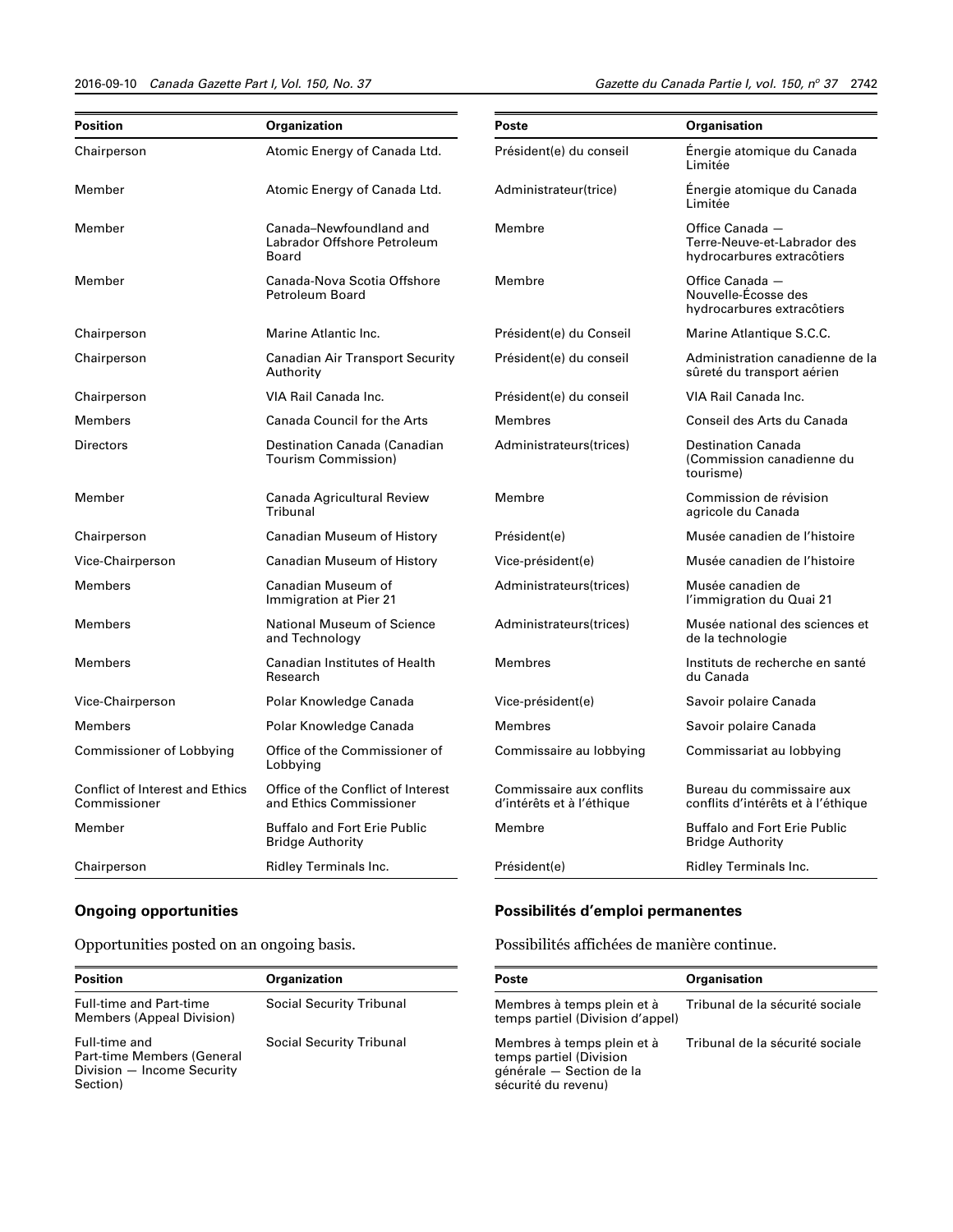| <b>Position</b>                                                                                         | <b>Organization</b>             |
|---------------------------------------------------------------------------------------------------------|---------------------------------|
| <b>Full-time and Part-time</b><br>Members (General Division-<br><b>Employment Insurance</b><br>Section) | <b>Social Security Tribunal</b> |
| <b>Full-time and Part-time</b><br>Members                                                               | Immigration and Refugee Board   |

[37-1-o]

Gazette du Canada Partie I, vol. 150, nº 37 2743

| <b>Poste</b>                                                                                          | <b>Organisation</b>                                    |
|-------------------------------------------------------------------------------------------------------|--------------------------------------------------------|
| Membres à temps plein et<br>à temps partiel (Division<br>générale - Section de<br>l'assurance-emploi) | Tribunal de la sécurité sociale                        |
| Membres à temps plein et à<br>temps partiel                                                           | Commission de l'immigration et<br>du statut de réfugié |

[37-1-o]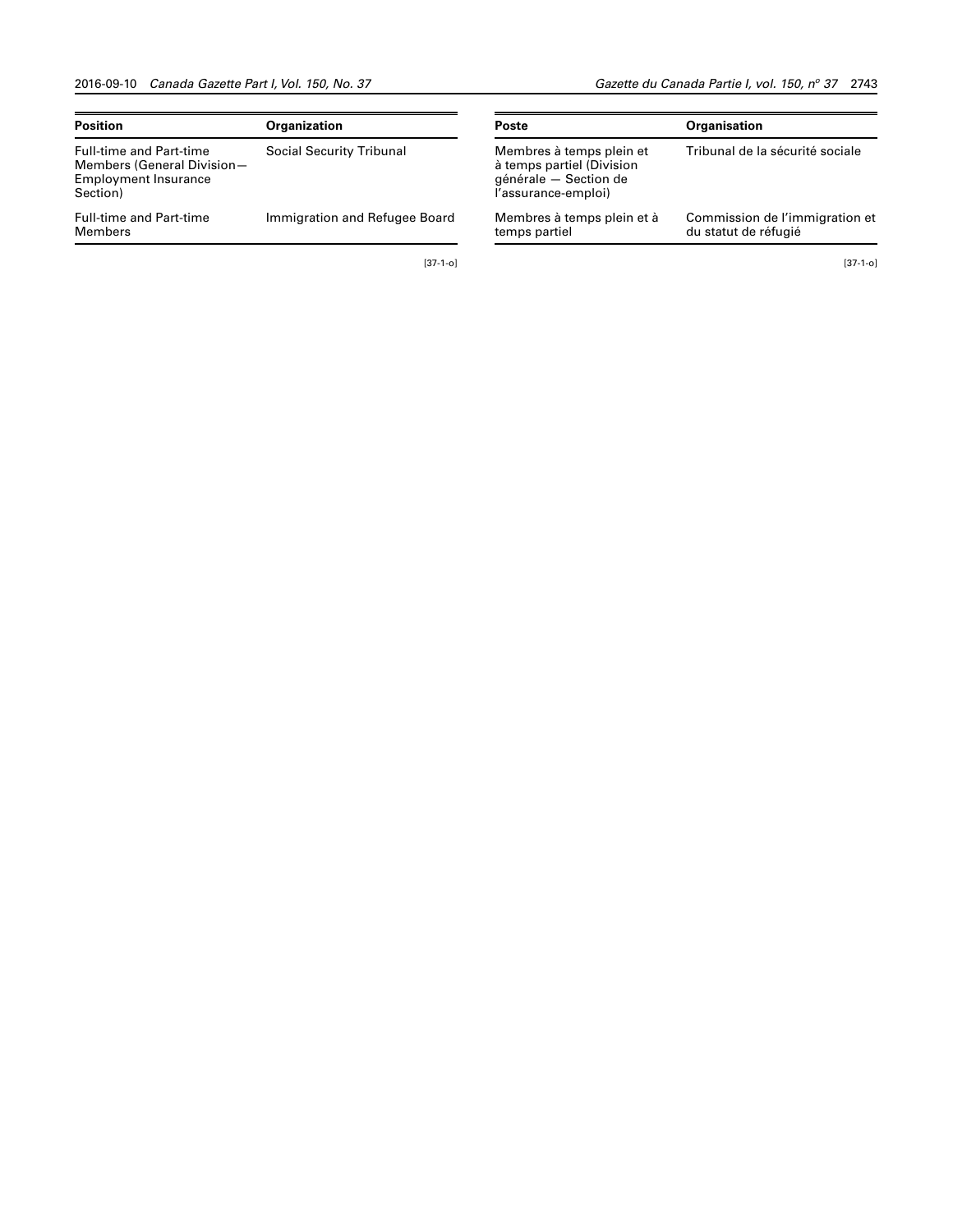## <span id="page-7-0"></span>**PARLIAMENT**

#### **HOUSE OF COMMONS**

First Session, Forty-Second Parliament

#### PRIVATE BILLS

Standing Order 130 respecting notices of intended applications for private bills was published in the *Canada Gazette*, Part I, on November 28, 2015.

For further information, contact the Private Members' Business Office, House of Commons, Centre Block, Room 134-C, Ottawa, Ontario K1A 0A6, 613-992-6443.

#### **Marc Bosc**

Acting Clerk of the House of Commons

#### **COMMISSIONER OF CANADA ELECTIONS**

#### CANADA ELECTIONS ACT

#### *Compliance agreement*

This notice is published by the Commissioner of Canada Elections, pursuant to section 521 of the *Canada Elections Act*, S.C. 2000, c. 9.

On August 30, 2016, the Commissioner of Canada Elections entered into a compliance agreement with SNC-Lavalin Group Inc., pursuant to section 517 of the *Canada Elections Act*. The text of the compliance agreement is set out in full below.

August 30, 2016

**Yves Côté, QC** Commissioner of Canada Elections

## Compliance agreement

Pursuant to section 517 of the *Canada Elections Act* (the Act), the Commissioner of Canada Elections (the Commissioner) and SNC-Lavalin Group Inc. (the Contracting Party) enter into this agreement aimed at ensuring compliance with the Act.

The provisions of the Act applicable at the relevant time were subsections 404(1), 405.2(1) and 405.2(2). Subsection 404(1) of the Act prohibited any person or entity other than an individual who is a citizen or permanent resident from making a contribution within the meaning of the Act. Subsection 405.2(1) of the Act prohibited any person or entity from circumventing or attempting to circumvent this prohibition or acting in collusion with another person or entity for this purpose. Lastly, subsection 405.2(2) of

## **PARLEMENT**

#### **CHAMBRE DES COMMUNES**

Première session, quarante-deuxième législature

#### PROJETS DE LOI D'INTÉRÊT PRIVÉ

L'article 130 du Règlement relatif aux avis de demande de projets de loi d'intérêt privé a été publié dans la Partie I de la *Gazette du Canada* du 28 novembre 2015.

Pour d'autres renseignements, prière de communiquer avec le Bureau des affaires émanant des députés à l'adresse suivante : Chambre des communes, Édifice du Centre, pièce 134-C, Ottawa (Ontario) K1A 0A6, 613-992-6443.

Le greffier par intérim de la Chambre des communes **Marc Bosc**

## **COMMISSAIRE AUX ÉLECTIONS FÉDÉRALES**

#### LOI ÉLECTORALE DU CANADA

#### *Transaction*

Le présent avis est publié par le commissaire aux élections fédérales en vertu de l'article 521 de la *Loi électorale du Canada*, L.C. 2000, ch. 9.

Le 30 août 2016, le commissaire aux élections fédérales a conclu avec Groupe SNC-Lavalin inc., en application de l'article 517 de la *Loi électorale du Canada*, une transaction dont le texte intégral figure ci-dessous.

Le 30 août 2016

Le commissaire aux élections fédérales **Yves Côté, c.r.**

## Transaction

En vertu de l'article 517 de la *Loi électorale du Canada* (la Loi), le commissaire aux élections fédérales (le commissaire) a conclu avec Groupe SNC-Lavalin inc. (l'intéressée) la présente transaction visant à faire respecter la Loi.

Les dispositions de la Loi qui s'appliquaient au moment des faits étaient les paragraphes 404(1), 405.2(1) et 405.2(2). Le paragraphe 404(1) de la Loi interdisait à toute personne ou entité autre qu'un citoyen canadien ou un résident permanent du Canada d'apporter une contribution au sens de la Loi. Le paragraphe 405.2(1) de la Loi interdisait à toute personne ou entité d'esquiver ou de tenter d'esquiver ou d'agir de concert avec une autre personne ou entité dans le but d'esquiver ou de tenter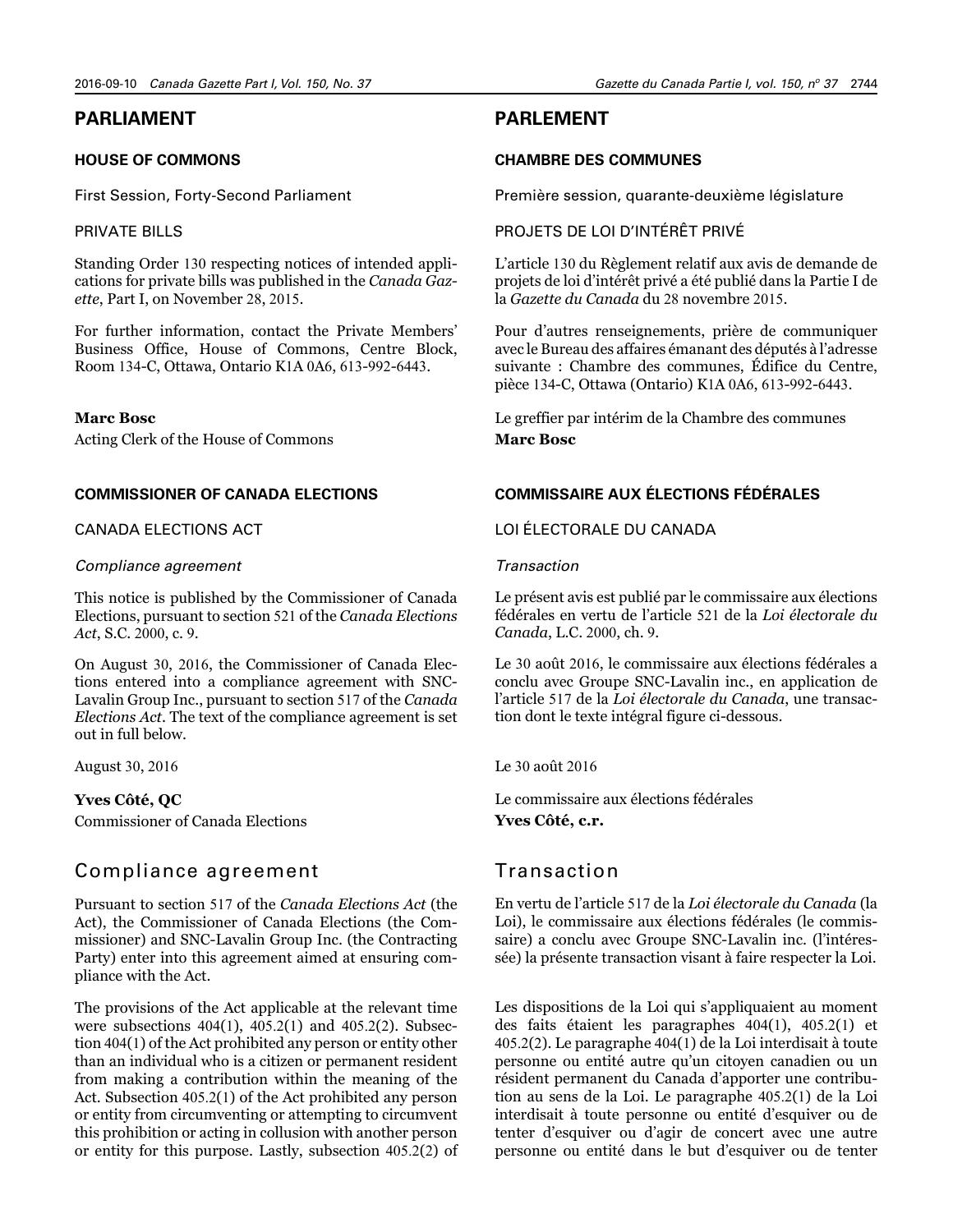the Act prohibited any person or entity from concealing or attempting to conceal the identity of the source of a contribution, or acting in collusion with another person or entity for this purpose.

These provisions were re-enacted by S.C. 2014, c. 12, and correspond, respectively, to sections 363 and 368 of the current Act.

#### **Statements by the Contracting Party**

For the purposes of this compliance agreement, the Contracting Party states the following:

- Mr. Neil Bruce, President and CEO, SNC-Lavalin Group Inc., is authorized to sign this compliance agreement on behalf of the Contracting Party.
- Between March 9, 2004, and May 1, 2011 (the relevant period), certain former senior executives of the Contracting Party, who are no longer employees, solicited some of the employees of the Contracting Party, including certain members of the Office of the President, to make political contributions at the federal level. In some cases, these contributions were reimbursed by the Contracting Party in the form of false refunds for personal expenses or payment of fictitious bonuses or other benefits which, according to information obtained in the context of the Commissioner's investigation, were for a total value of \$117,803.49.
- During the relevant period, and as it had previously offered to do, the Contracting Party reimbursed federal political contributions made by its employees and, in some cases, by the spouses of its employees.
- All federal political contributions collected and reimbursed by the Contracting Party were done with the approval of certain senior executives who were employed by the Contracting Party at the time of the proscribed activities, who are no longer employed by the Contracting Party.
- All members of the Contracting Party's Office of the President and CEO who were involved in the proscribed activities are no longer employed by the Contracting Party, and the new members of the Contracting Party's Leadership Team were in no way involved in the proscribed activities.
- According to information obtained in the context of the Commissioner's investigation, the amount of \$117,803.49 in political contributions made at the federal level and reimbursed by the Contracting Party during the relevant period is divided as follows among the following federal political entities:
	- Liberal Party of Canada: \$83,534.51;
	- Various registered riding associations of the Liberal Party of Canada: \$13,552.13;
	- Contestants in the Liberal Party of Canada's 2006 leadership race: \$12,529.12;

d'esquiver cette interdiction. Enfin, le paragraphe 405.2(2) de la Loi interdisait à toute personne ou entité de cacher ou de tenter de cacher l'identité de la source d'une contribution, ou d'agir de concert avec une autre personne ou entité dans un tel but.

Ces dispositions ont été réadoptées en vertu de la L.C. 2014, ch. 12, et correspondent maintenant aux articles 363 et 368 actuels de la Loi.

#### **Déclarations de l'intéressée**

Aux fins de la présente transaction, l'intéressée déclare ce qui suit :

- M. Neil Bruce, président et chef de la direction, Groupe SNC-Lavalin inc., est autorisé à signer la présente transaction au nom de l'intéressée.
- Entre le 9 mars 2004 et le  $1<sup>er</sup>$  mai 2011 (la période pertinente), certains anciens hauts dirigeants de l'intéressée, qui ne sont plus à son emploi, ont sollicité des employés de l'intéressée, incluant certains membres du Bureau du président, en vue d'apporter des contributions politiques au palier fédéral. Ces contributions ont, dans certains cas, été remboursées par l'intéressée sous forme d'un faux remboursement de dépenses personnelles ou d'un paiement factice de bonus ou d'autres avantages, pour une valeur totale qui, selon l'information obtenue dans le cadre de l'enquête que mène le commissaire, s'élève à 117 803,49 \$.
- Pendant la période pertinente, l'intéressée a effectué des remboursements de contributions politiques apportées au palier fédéral par des employés de l'intéressée et, dans certains cas, par des conjoints des employés de l'intéressée, tel que l'intéressée avait préalablement offert de le faire.
- Toutes les contributions politiques au palier fédéral qui ont été recueillies et remboursées par l'intéressée l'ont été avec l'approbation de certains membres de la haute direction de l'intéressée qui étaient en place au moment des activités reprochées, lesquels ne sont plus à l'emploi de l'intéressée.
- Tous les membres du Bureau du président de l'intéressée qui étaient impliqués dans les activités reprochées ne sont plus à l'emploi de l'intéressée, et les nouveaux membres de l'Équipe de direction de l'intéressée n'étaient aucunement impliqués dans les activités reprochées.
- Selon l'information obtenue dans le cadre de l'enquête que mène le commissaire, le montant de 117 803,49 \$ en contributions politiques apportées au palier fédéral et remboursées par l'intéressée pendant la période pertinente se répartit comme suit entre les entités politiques fédérales suivantes :
	- Parti libéral du Canada : 83 534,51 \$;
	- Associations de circonscription enregistrées du Parti libéral du Canada : 13 552,13 \$;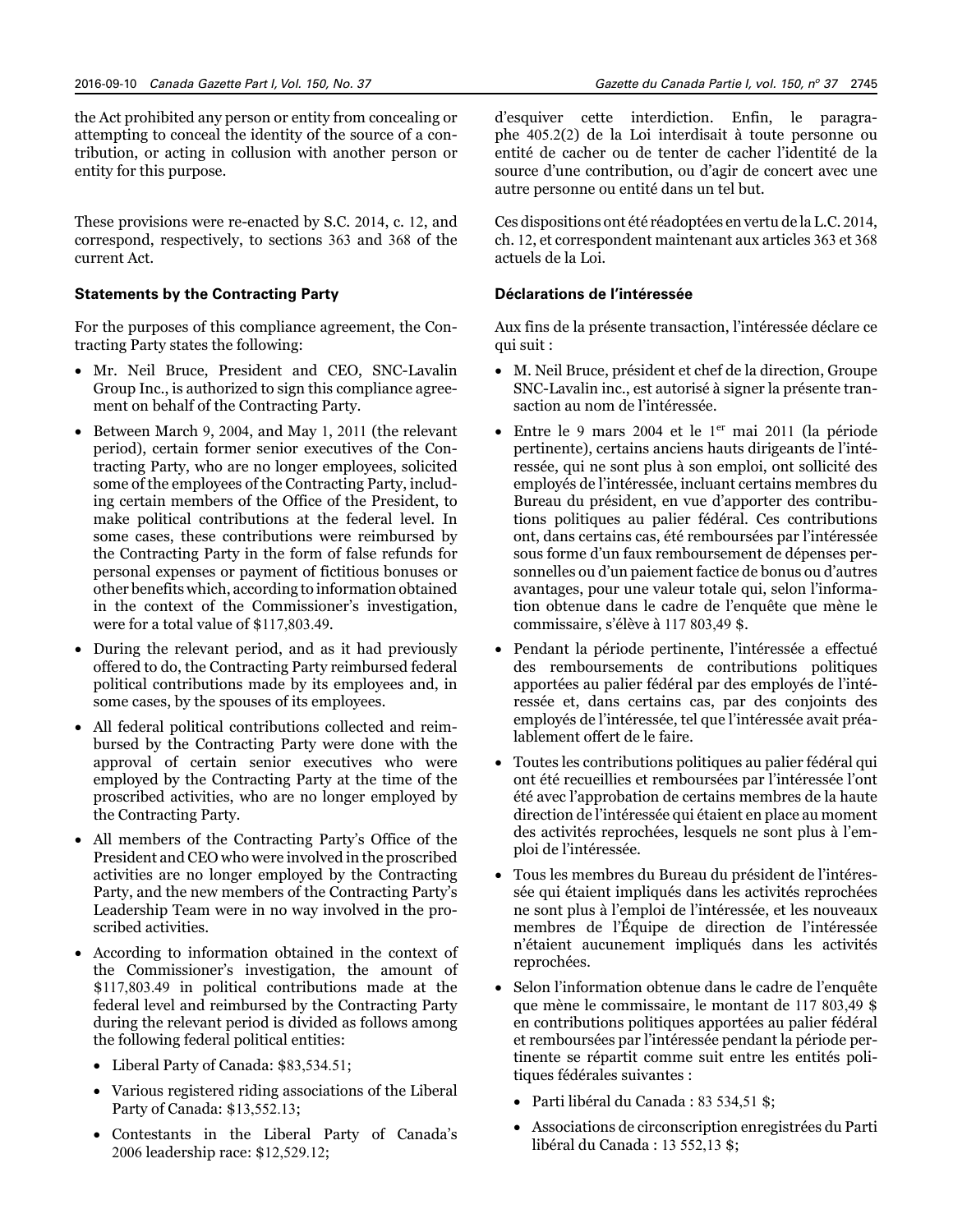- Conservative Party of Canada: \$3,137.73; and
- Various registered riding associations and candidates of the Conservative Party of Canada: \$5,050.00.
- The Contracting Party acknowledges the importance of the public-interest objectives targeted by the political financing regime created under the Act, which limits the right to make political contributions exclusively to individuals who are Canadian citizens or permanent residents, and prohibits any direct or indirect political contribution from an entity or group.
- It acknowledges that, in offering to reimburse its employees for federal political contributions, and in reimbursing such contributions, it was in fact making those contributions itself.
- It acknowledges that the proscribed activities compromised the transparency and integrity of the political financing regime created under the Act, by enabling the Contracting Party, which is not an eligible contributor under the Act, to indirectly make political contributions and conceal the true origin of the contributions in question.
- The Contracting Party acknowledges and accepts responsibility for these acts.
- The Contracting Party understands that its acknowledgement of non-compliance through actions that amount to a violation of the Act does not constitute an admission of guilt under criminal law.
- The Contracting Party acknowledges that, in accordance with paragraph 517(3)(a) of the Act, the Commissioner has advised it of its right to be represented by counsel and has given it an opportunity to obtain counsel.
- The Contracting Party consents to the Commissioner's publication, in the *Canada Gazette* as well as on the Commissioner's Web site, of a notice that sets out the Contracting Party's name, the act or omission in question, and the text of the compliance agreement.
- In order to eliminate and prevent unlawful political financing practices, the Contracting Party has taken a series of measures and has implemented compliance mechanisms to help detect, curb and prevent a reoccurrence of the proscribed activities in this compliance agreement ("compliance measures and mechanisms"). Specifically, the Contracting Party has
	- put in place compliance and governance policies to detect, curb and prevent ethically problematic practices;
	- created and filled the position of Head of Compliance and Ethics, which is responsible for compliance, ethics and good governance within the Contracting Party, and reinforced the role and functions related to that position;
	- updated its *Code of Ethics and Business Conduct*, which contains a clause that deals specifically with
- Candidats à la course à la direction du Parti libéral du Canada de 2006 : 12 529,12 \$;
- Parti conservateur du Canada : 3 137,73 \$;
- Associations de circonscription enregistrées et candidats du Parti conservateur du Canada : 5 050,00 \$.
- L'intéressée reconnaît l'importance des objectifs d'intérêt public poursuivis par le régime de financement politique instauré par la Loi, qui réserve le droit d'apporter des contributions politiques exclusivement aux personnes physiques qui sont citoyens canadiens ou résidents permanents du Canada, et prohibe toute contribution politique directe ou indirecte de la part d'une personne morale.
- Elle reconnaît qu'en offrant à ses employés le remboursement des contributions apportées au palier fédéral, et en remboursant de telles contributions, elle a ellemême apporté ces contributions.
- Elle reconnaît que les activités reprochées ont compromis la transparence et l'intégrité du régime de financement politique prévu dans la Loi, d'une part, en permettant que l'intéressée, qui n'est pas un donateur admissible en vertu de la Loi, apporte indirectement des contributions politiques et, d'autre part, en camouflant l'origine véritable des contributions en cause.
- L'intéressée reconnaît sa responsabilité pour ces actes.
- Elle comprend que sa reconnaissance de nonconformité pour des actes constituant une infraction à la Loi ne constitue pas une reconnaissance de culpabilité au sens du droit pénal.
- Elle reconnaît que, conformément à l'alinéa 517(3)a) de la Loi, le commissaire l'a avisée de son droit de retenir les services d'un avocat et lui a donné l'opportunité de s'en prévaloir.
- Elle consent à la publication par le commissaire, dans la *Gazette du Canada* ainsi que sur le site Web du commissaire, d'un avis comportant son nom, un résumé des faits reprochés, ainsi que le texte de la transaction.
- Dans le but d'éliminer et de prévenir la survenance des pratiques de financement politique illégales, l'intéressée a maintenant adopté et mis en place des mesures et structures de conformité capables de prévenir, de dépister et d'enrayer la répétition des activités qui lui sont reprochées dans la présente transaction (les mesures et structures de conformité). À ce chapitre, l'intéressée a notamment :
	- mis en place des politiques de conformité et de gouvernance visant à prévenir, à déceler et à contrer des pratiques problématiques sur le plan éthique;
	- créé et comblé le poste de chef de la conformité et de l'éthique chargé de la conformité, de l'éthique et de la bonne gouvernance au sein de l'intéressée, et renforcé le rôle et les fonctions liés à ce poste;
	- mis à jour son code d'éthique et de conduite qui contient une clause portant spécifiquement sur les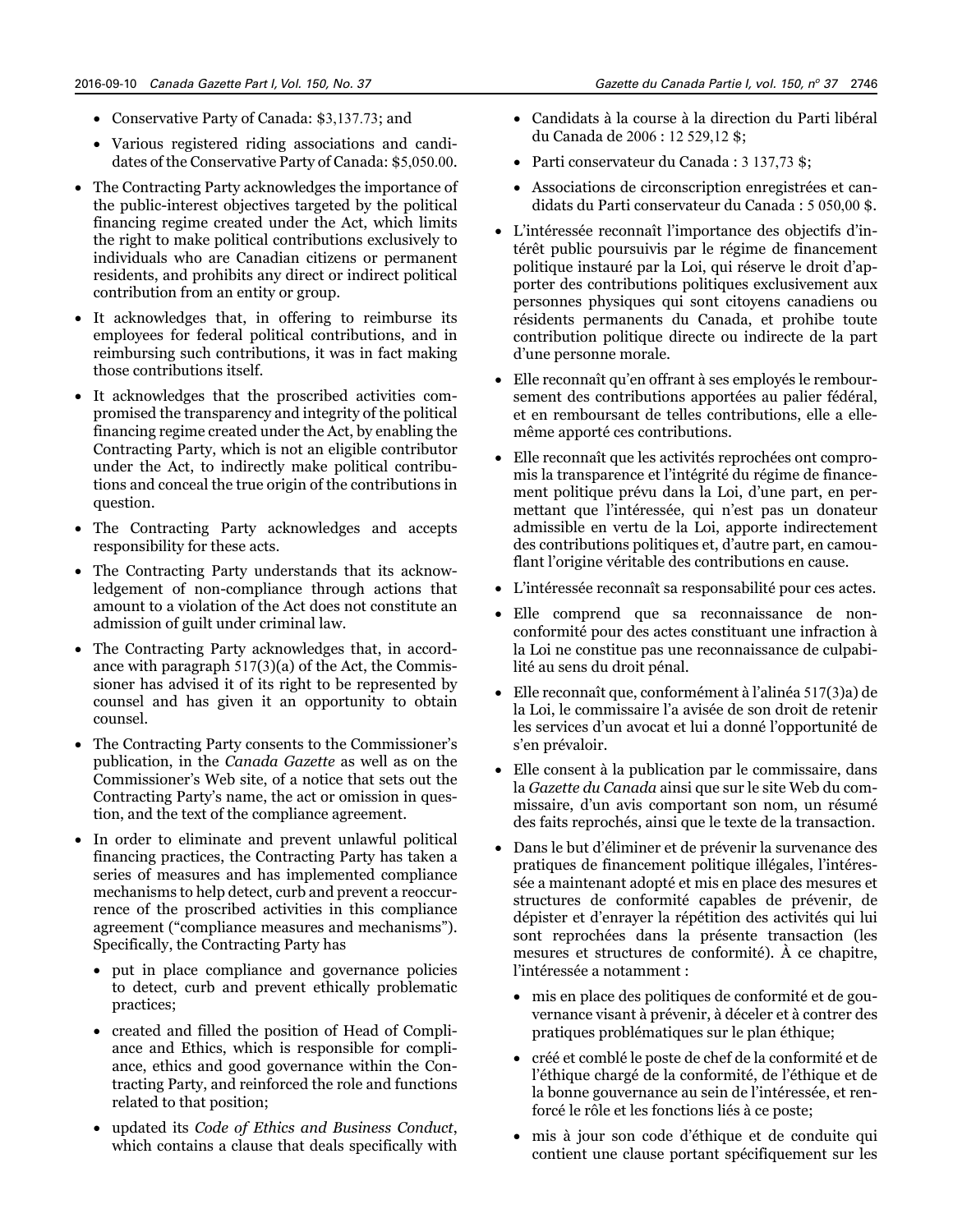political contributions. This clause ensures that the Contracting Party will not reimburse any political contribution, either directly or indirectly, made to any Canadian federal political entity. It also contains a prohibition on making political contributions on behalf of the Contracting Party. Lastly, the Code prohibits the use of time, funds, assets, resources, or list of employees of the Contracting Party for political activities, and the soliciting of personnel of the Contracting Party for political contributions during working hours;

- implemented a policy on political contributions that provides that the Contracting Party may not reimburse or compensate directly or indirectly, in any manner, political contributions made by its employees;
- implemented an internal control and monitoring process in order to detect non-compliant practices; and
- prior to the Commissioner's investigation, put in place an internal administrative amnesty system for a period of approximately three months (which allowed the Contracting Party to identify some of the contraventions in question), as well as an ethics and compliance help line for employees and other individuals to report, confidentially and without fear of reprisal, any cases of non-compliance they may have witnessed.

#### **Factors considered by the Commissioner**

In entering into this compliance agreement, the Commissioner took into account the factors described in section 32 of the *Compliance and Enforcement Policy of the Commissioner of Canada Elections*, which is available for consultation on the Commissioner's Web site at [www.cef.cce.](http://www.cef.cce.gc.ca) [gc.ca](http://www.cef.cce.gc.ca). In particular, the Commissioner took the following factors into account:

- The Contracting Party's adoption and implementation of the compliance measures and mechanisms described above, for the purpose of, among other things, preventing a reoccurrence of the activities in question.
- All of the members of the Contracting Party's Office of the President and CEO who were involved in the proscribed activities are no longer employed by the Contracting Party, and the new members of the Contracting Party's Leadership Team were in no way involved in the proscribed activities.
- The Contracting Party has collaborated and continues to collaborate, fully and in good faith, in the Commissioner's investigation, in particular by voluntarily providing the Commissioner's investigators with all information relevant to their investigation, specifically

contributions politiques. Cette clause assure que l'intéressée ne remboursera aucune contribution politique, directement ou indirectement, en ce qui a trait aux contributions apportées aux entités politiques fédérales canadiennes. On y retrouve aussi une interdiction de faire des contributions politiques au nom de l'intéressée. Enfin, le code prévoit qu'il est interdit d'utiliser le temps, les fonds, les biens, les ressources ou les listes d'employés de l'intéressée de façon à participer à des activités politiques, et qu'il est interdit de solliciter le personnel de l'intéressée pendant les heures de travail pour l'inciter à faire des contributions politiques;

- mis en place une politique sur les contributions politiques prévoyant que l'intéressée ne peut pas rembourser ou compenser directement ou indirectement ses employés, sous quelque forme que ce soit, pour des contributions politiques apportées;
- mis en place un processus de contrôle et de vérification interne visant à déceler les pratiques non conformes;
- avant le début de l'enquête du commissaire, mis en place un système d'amnistie administrative à l'interne pour une période d'environ trois mois (ayant permis à l'intéressée d'identifier certaines contraventions en cause), ainsi qu'une ligne d'assistance en matière d'éthique et de conformité permettant aux employés et à toute autre personne de dénoncer, en toute confidentialité et sans risque de représailles de la part de l'intéressée, les cas de non-conformité dont ils seraient témoins.

#### **Facteurs considérés par le commissaire**

Pour conclure la présente transaction, le commissaire a pris en compte les facteurs exposés à l'article 32 de la Politique du commissaire aux élections fédérales sur l'observation et le contrôle d'application de la *Loi électorale du Canada*, qui peut être consultée sur le site Web du commissaire au [www.cef.cce.gc.ca](http://www.cef.cce.gc.ca). En particulier, le commissaire a tenu compte des éléments suivants :

- L'intéressée a adopté et mis en place les mesures et structures de conformité décrites ci-dessus, dans le but, entre autres, de prévenir la répétition des activités en cause.
- Tous les membres du Bureau du président de l'intéressée qui étaient impliqués dans les activités reprochées ne sont plus à l'emploi de l'intéressée, et les nouveaux membres de l'Équipe de direction de l'intéressée n'étaient aucunement impliqués dans les activités reprochées.
- L'intéressée a collaboré et s'engage à continuer à collaborer, pleinement et de bonne foi, à l'enquête en cours du commissaire, notamment en fournissant volontairement aux enquêteurs du commissaire tous les renseignements pertinents à son enquête, en particulier ceux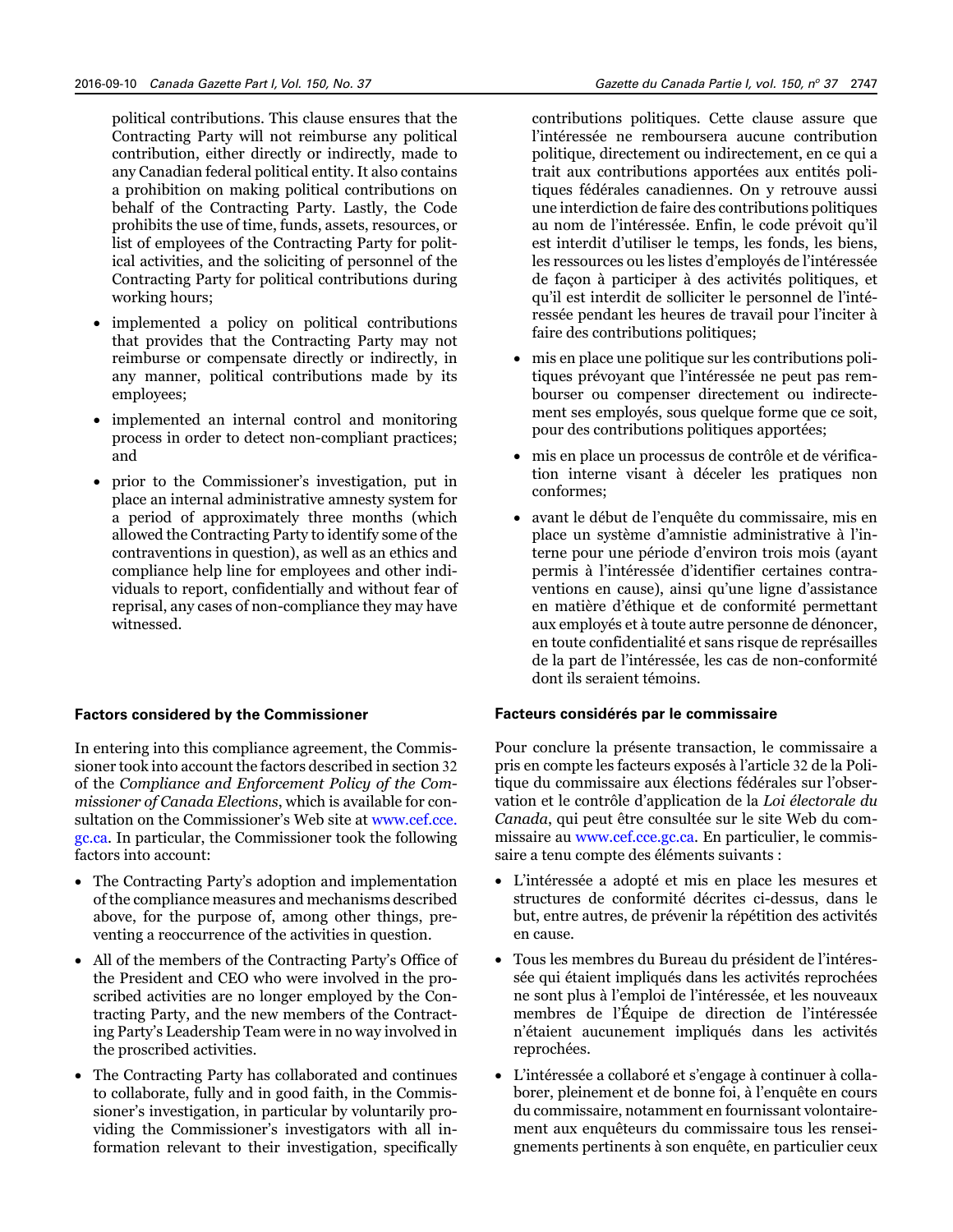information that helped track and recover the contributions in question, that is to say, information that helped them identify contributions, contributors, and the federal political entities that benefitted from them.

- The Contracting Party's collaboration with the Commissioner's investigation was and remains critical to understanding the proscribed activities and the responsibility of the individuals involved.
- The Contracting Party waived the reimbursement of federal political contributions resulting from the proscribed activities. Indeed, the Act provides that contributions received from an ineligible contributor be remitted to the contributor if they have not been used by the recipient. If the contributions have been used by the recipient, they are to be remitted to the Receiver General of Canada. The Contracting Party's acceptance of the unused contributions being remitted to the Receiver General means that it draws no financial benefit from this compliance agreement.
- The identification of contributions made indirectly by the Contracting Party allowed for measures to be taken to attempt to remove this money from the federal political financing system, and a substantial amount of this money had, at the signing of this compliance agreement by the Commissioner, effectively been remitted to the Receiver General by the political entities that had accepted the contributions.

#### **Undertakings and agreement**

The Contracting Party undertakes to continue to collaborate fully and in good faith in the Commissioner's investigation and to provide in a timely manner and on its own initiative, or upon request by the Commissioner's investigators, any relevant documents or information that would help identify any contributions at the federal level that may have been made by the Contracting Party, in order for the ineligible contributions to be removed from the political financing system, in accordance with the purpose of subsection 363(2) of the current Act.

The Contracting Party undertakes to comply with the relevant provisions of the Act in the future and, more specifically, to take all necessary measures to ensure that its assets and financial or other resources are not used directly or indirectly, by its employees, directors or agents to make political contributions in violation of the Act or to directly or indirectly reimburse, in any manner, federal political contributions.

The Contracting Party undertakes to maintain the compliance measures and mechanisms described above or to qui peuvent faciliter le retraçage et la récupération des contributions en cause, c'est-à-dire des renseignements susceptibles d'identifier les contributions, les donateurs, ainsi que les entités politiques fédérales qui en ont tiré profit.

- La collaboration de l'intéressée à l'enquête du commissaire a été et demeure cruciale à la compréhension des activités reprochées et de la responsabilité des individus impliqués.
- L'intéressée a renoncé à ce qu'un montant quelconque provenant de contributions politiques au palier fédéral résultant des activités reprochées ne lui soit remis. En effet, la Loi prévoit que les contributions reçues d'un donateur inadmissible lui soient remises si elles n'ont pas été utilisées par le donataire. Si les contributions ont été utilisées par le donataire, celui-ci doit verser la valeur des contributions au receveur général du Canada. L'acceptation par l'intéressée que les contributions qui n'ont pas été utilisées soient versées au receveur général au lieu de lui être remises fait en sorte qu'elle ne retire aucun avantage financier de la présente transaction.
- L'identification des contributions qui ont été faites indirectement par l'intéressée a permis d'entreprendre les démarches nécessaires pour tenter de retirer cet argent du système de financement politique fédéral, et une grande partie de cet argent a, au moment de la signature de cette transaction par le commissaire, effectivement été versée au receveur général par les entités politiques qui avaient accepté les contributions.

#### **Engagements et accord**

L'intéressée s'engage à continuer de collaborer pleinement et de bonne foi à l'enquête en cours du commissaire et à lui fournir de façon ponctuelle, de sa propre initiative ou sur demande des enquêteurs du commissaire, tout document ou renseignement pertinent permettant notamment d'identifier toutes contributions au palier fédéral qui auraient été apportées par l'intéressée, afin que, entre autres, ces contributions inadmissibles soient retirées du système de financement politique conformément à l'objectif du paragraphe 363(2) actuel de la Loi.

L'intéressée s'engage à se conformer aux dispositions pertinentes de la Loi à l'avenir et, plus spécifiquement, à prendre toutes les mesures nécessaires pour que ses biens, ressources financières ou autres ne soient pas utilisés directement ou indirectement par ses employés, dirigeants ou agents pour apporter, de quelque manière que ce soit, des contributions politiques en contravention de la Loi ou pour rembourser directement ou indirectement, de quelque façon que ce soit, des contributions politiques au palier fédéral.

L'intéressée s'engage à maintenir en place les mesures et structures de conformité décrites ci-dessus ou à en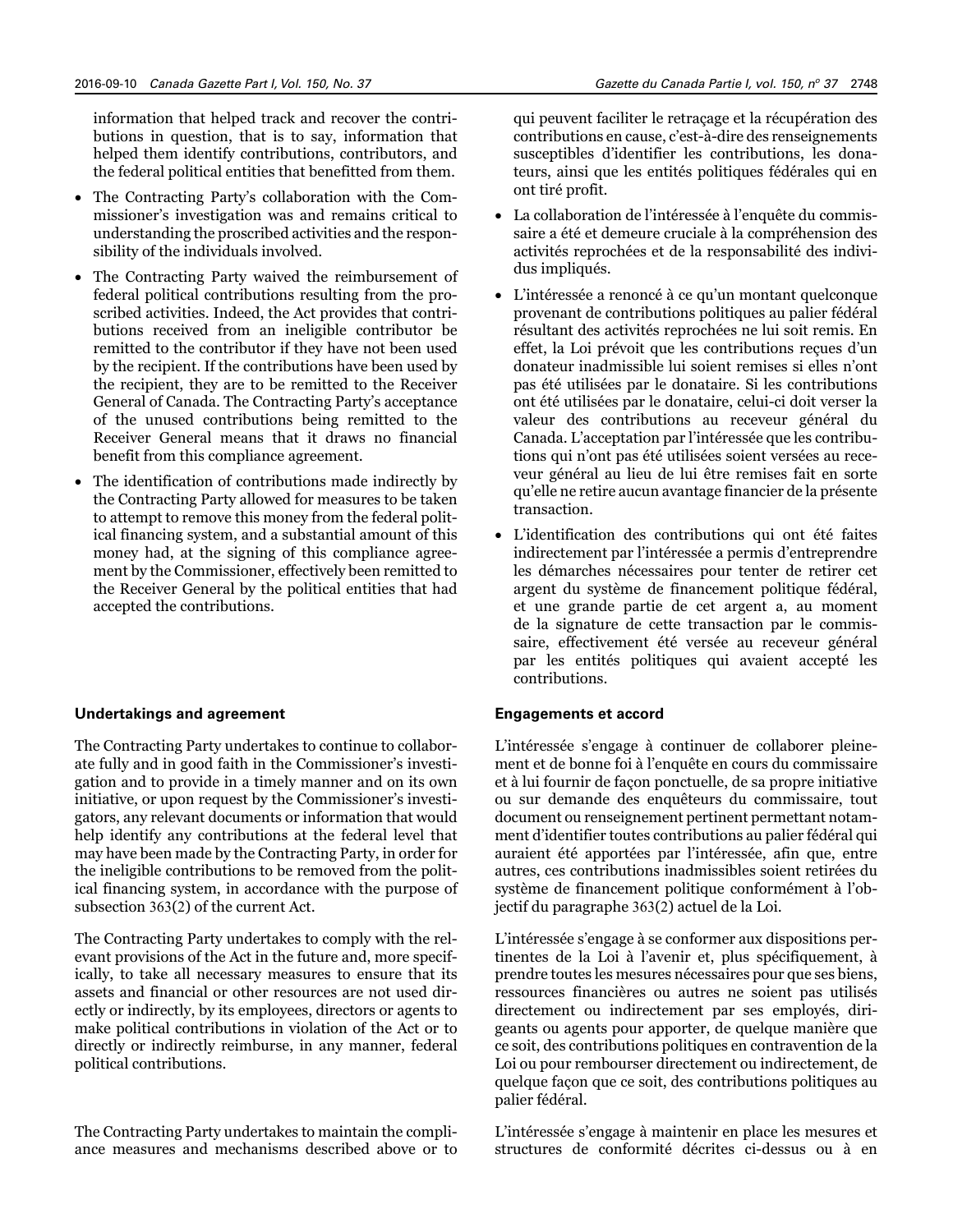adopt others, at least as rigorous, to ensure the achievement of the same purposes.

The Contracting Party undertakes to provide the Commissioner, by August 31 of the two years that follow the signing of this compliance agreement (2017 and 2018), a written report establishing that the Contracting Party has implemented the compliance measures and mechanisms referred to in the paragraph above.

The Contracting Party undertakes to publish, within 30 days of signing the compliance agreement, a notice entitled "SNC-Lavalin signs a compliance agreement with the Commissioner of Canada Elections regarding political contributions made between 2004 and 2011 and undertakes to continue to comply with the *Canada Elections Act*  following its internal policy adopted in 2012" (notice of the compliance agreement), using the Contracting Party's logo, reproducing the exact terms preauthorized by the Commissioner, in a wide-circulation, national Frenchlanguage newspaper (for the notice in French) and a widecirculation, national English-language newspaper (for the notice in English), to be published on a Saturday in a format acceptable to the Commissioner.

The Contracting Party undertakes to post, on the home page of its Web site, in English and in French, within 30 days following the posting of the compliance agreement on the Commissioner's Web site, a clear and visible link entitled "SNC-Lavalin signs a compliance agreement with the Commissioner of Canada Elections regarding certain political contributions made between 2004 and 2011 and undertakes to continue to comply with *Canada Elections Act* following its internal policy adopted in 2012" that leads to the full text of the notice of the compliance agreement described above.

The Contracting Party undertakes to give written notice to its executives, as well as all members of its board of directors, of the signing and scope of this compliance agreement by providing them with a copy of the notice of the compliance agreement described above, electronically or otherwise, within 40 days following the signing of this compliance agreement.

The Contracting Party undertakes to provide written confirmation to the Commissioner that it has transmitted the notice referred to in the preceding paragraph to its directors and current board members within 30 days of them having been provided the notice.

With regard to executives or board members hired or appointed by the Contracting Party in the six months following the signing of the compliance agreement, the Contracting Party undertakes to notify them in writing, electronically or otherwise, of the signing of the compliance agreement and to provide them with a copy of the notice of the compliance agreement described above at the time of hiring or appointment. Within the same time frame, the

adopter d'autres, à tout le moins tout aussi rigoureuses, qui assurent la réalisation des mêmes fins.

L'intéressée s'engage à fournir au commissaire, au plus tard les 31 août des deux années suivant la signature de la transaction (2017 et 2018), un rapport écrit établissant que l'intéressée maintient en place les mesures et structures de conformité visées dans le paragraphe précédent.

L'intéressée s'engage à publier, dans les 30 jours suivant la signature de la transaction, un avis intitulé « SNC-Lavalin signe une transaction avec le commissaire aux élections fédérales relativement à des contributions politiques effectuées entre 2004 et 2011 et s'engage à continuer à respecter la *Loi électorale du Canada* suivant sa politique interne adoptée en 2012 » (l'avis de la transaction), portant le logo de l'intéressée et reprenant exactement le texte préautorisé par le commissaire dans un journal d'expression française (pour l'avis en français) et un journal d'expression anglaise (pour l'avis en anglais) à très grand tirage national, dont la publication sera faite un samedi et dans un format acceptable pour le commissaire.

L'intéressée s'engage à publier en français et en anglais, sur la première page de son site Web, pendant les 30 jours suivant la publication de la transaction sur le site Web du commissaire, un hyperlien clair et lisible intitulé « SNC-Lavalin signe une transaction avec le commissaire aux élections fédérales relativement à des contributions politiques effectuées entre 2004 et 2011 et s'engage à continuer à respecter la *Loi électorale du Canada* suivant sa politique interne adoptée en 2012 » qui pointe vers le texte intégral de l'avis de la transaction décrit ci-dessus.

L'intéressée s'engage à aviser par écrit tous ses dirigeants, ainsi que tous les membres de son conseil d'administration, de la signature de la présente transaction et de sa teneur en leur transmettant, par voie électronique ou autrement, une copie de l'avis de la transaction décrit cidessus dans les 40 jours suivant la signature de la transaction.

L'intéressée s'engage à faire parvenir au commissaire, dans les 30 jours suivant l'avis donné à ses dirigeants et administrateurs actuels conformément au paragraphe précédent, la preuve écrite que l'avis leur a été donné.

En ce qui concerne les dirigeants ou administrateurs embauchés ou nommés par l'intéressée dans les six mois suivant la signature de la transaction, l'intéressée s'engage à les aviser par écrit, par voie électronique ou autrement, de la signature de la transaction et à leur remettre une copie de l'avis de la transaction décrit ci-dessus au moment de leur embauche ou nomination. Dans le même délai, l'intéressée fournit au commissaire la confirmation écrite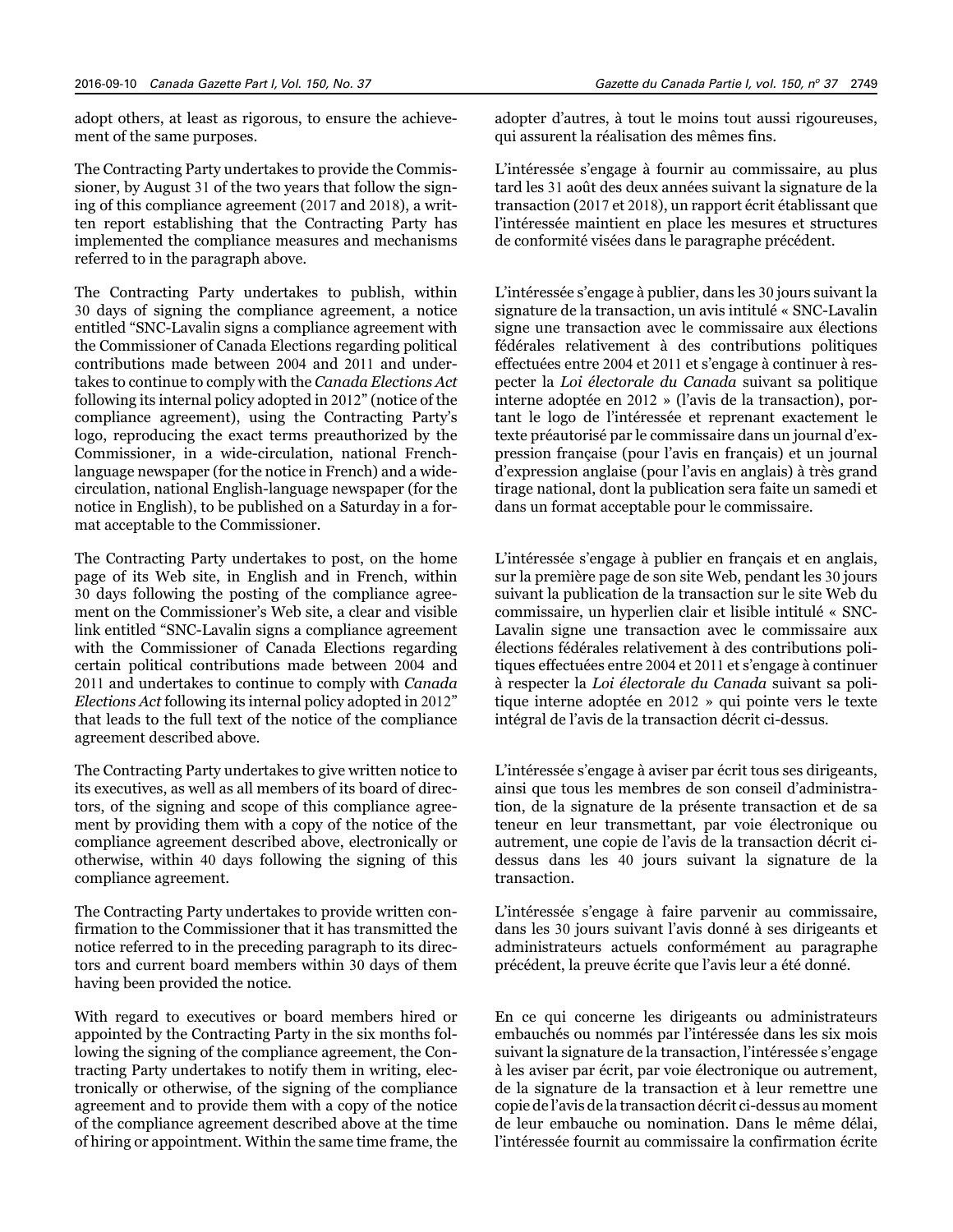Contracting Party shall provide the Commissioner with written confirmation of its compliance with the requirements set out in this paragraph.

In accordance with subsection 517(5), the Commissioner and the Contracting Party acknowledge that the compliance agreement and statements it contains are not admissible as evidence against the Contracting Party in any civil or criminal proceedings.

The Commissioner agrees that the Contracting Party will have complied with this compliance agreement when it has satisfied the requirements contained therein.

In accordance with subsection 517(8) of the Act, the Commissioner and the Contracting Party acknowledge that, when a compliance agreement is entered into, the Commissioner may not refer the matter to the Director of Public Prosecutions for prosecution of the Contracting Party unless there is non-compliance on the part of the Contracting Party with the compliance agreement and, in any event, the Director of Public Prosecutions may not institute such a prosecution against the Contracting Party unless it has been shown that the Compliance agreement has not been fulfilled. However, this compliance agreement has no effect on the Commissioner's ability to refer the matter to the Director of Public Prosecutions or the latter's ability to institute a prosecution in respect of any individual who may have been involved in the proscribed activities.

Signed by the Contracting Party in the city of Montréal, Quebec, on this 4th day of August 2016.

#### **Neil Bruce**

President and Chief Executive officer SNC-Lavalin Group Inc.

Signed by the Commissioner of Canada Elections in the city of Gatineau, Quebec, on this 30th day of August 2016.

#### **Yves Côté, QC**

Commissioner of Canada Elections

[37-1-o]

#### **COMMISSIONER OF CANADA ELECTIONS**

CANADA ELECTIONS ACT

#### *Compliance agreement*

This notice is published by the Commissioner of Canada Elections, pursuant to section 521 of the *Canada Elections Act*, S.C. 2000, c. 9.

On August 24, 2016, the Commissioner of Canada Elections entered into a Compliance Agreement with qu'elle s'est conformée aux exigences prévues dans ce paragraphe.

Conformément au paragraphe 517(5), le commissaire et l'intéressée reconnaissent que la transaction et les déclarations qu'elle contient sont inadmissibles en preuve dans les poursuites civiles ou pénales dirigées contre l'intéressée.

Le commissaire convient que l'intéressée se sera conformée à la transaction lorsqu'elle aura rempli les engagements qui y sont prévus.

Conformément au paragraphe 517(8) de la Loi, le commissaire et l'intéressée reconnaissent qu'une fois la présente transaction conclue, le commissaire ne peut pas renvoyer l'affaire au directeur des poursuites pénales pour poursuite contre l'intéressée sauf s'il y a un manquement aux engagements pris par l'intéressée dans la présente transaction et, quoi qu'il en soit, le directeur des poursuites pénales ne peut pas intenter une telle poursuite contre l'intéressée à moins qu'il soit démontré que la transaction n'a pas été exécutée. Toutefois, la présente transaction n'a aucun effet sur la capacité du commissaire de faire un renvoi au directeur des poursuites pénales, ainsi que sur la capacité de ce dernier d'intenter une poursuite par rapport à tout individu qui aurait été impliqué dans les activités reprochées.

Signée par l'intéressée en la ville de Montréal (Québec), en ce 4<sup>e</sup> jour d'août 2016.

Le président et chef de la direction Groupe SNC-Lavalin inc. **Neil Bruce**

Signée par le commissaire aux élections fédérales en la ville de Gatineau (Québec), en ce 30<sup>e</sup> jour d'août 2016.

Le commissaire aux élections fédérales **Yves Côté, c.r.**

[37-1-o]

#### **COMMISSAIRE AUX ÉLECTIONS FÉDÉRALES**

LOI ÉLECTORALE DU CANADA

#### *Transaction*

Le présent avis est publié par le commissaire aux élections fédérales en vertu de l'article 521 de la *Loi électorale du Canada*, L.C. 2000, ch. 9.

Le 24 août 2016, le commissaire aux élections fédérales a conclu avec 0907301 B.C. Ltd., en application de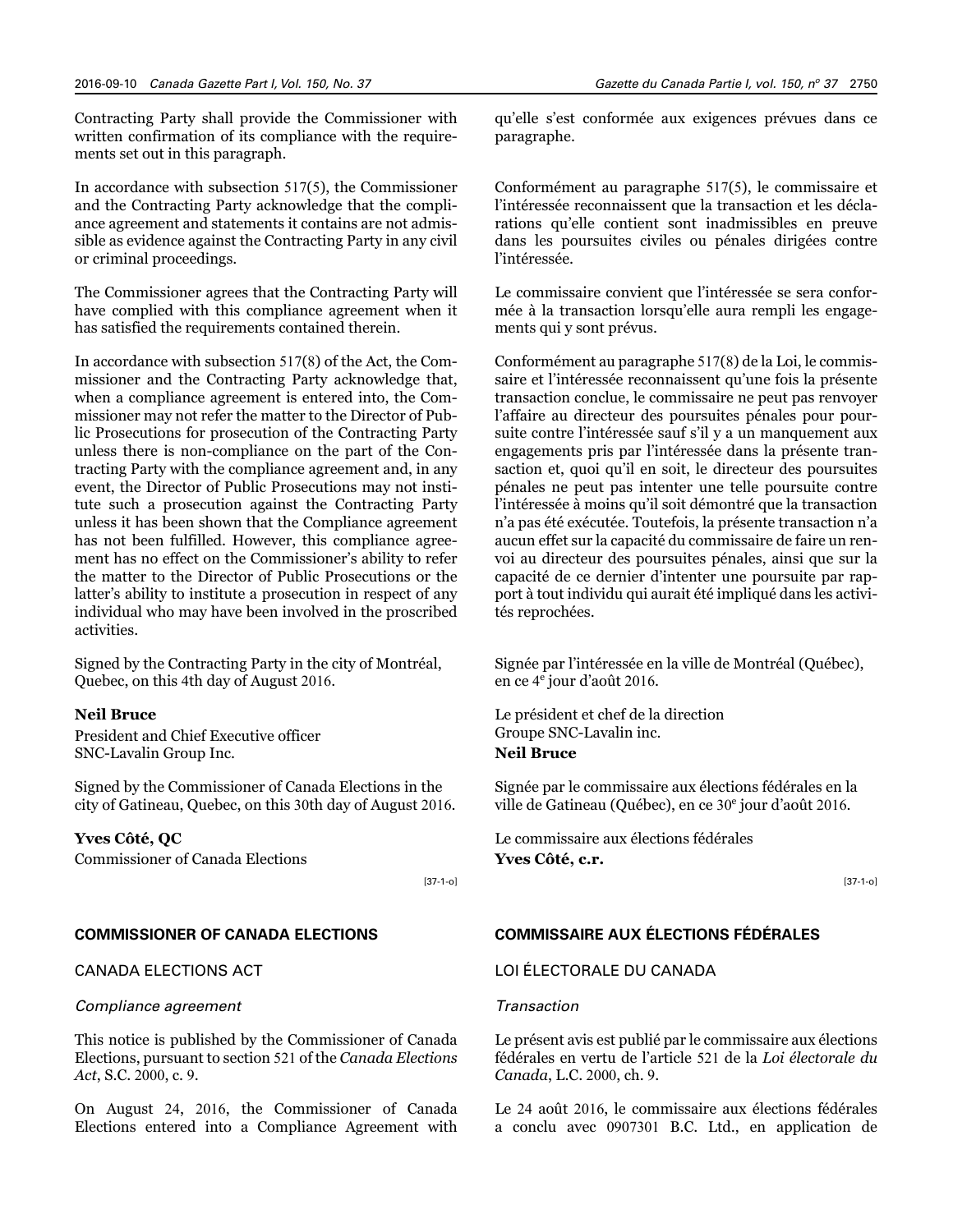0907301 B.C. Ltd., pursuant to section 517 of the *Canada Elections Act*. The text of the Compliance Agreement is set out in full below.

August 30, 2016

#### **Yves Côté, QC**

Commissioner of Canada Elections

## Compliance agreement

Pursuant to section 517 of the *Canada Elections Act* (the Act), the Commissioner of Canada Elections (the Commissioner) and 0907301 B.C. Ltd. (the Contracting Party) enter into this agreement aimed at ensuring compliance with the Act.

The provisions of the Act that are applicable are subsection 132(1) and paragraph 489(1)(a), which make it an offence for an employer to fail to allow the time off work necessary during an employee's hours of work that would enable the employee to have three consecutive hours for the purpose of casting a vote on polling day.

#### **Statements by the Contracting Party**

For the purpose of this Compliance Agreement, the Contracting Party acknowledges the following:

- Mr. Philip Muise, sole proprietor and President of 0907301 B.C. Ltd., is entering into this Compliance Agreement on behalf of the Contracting Party, and has the authority to do so.
- Section 132 of the Act provides that most employees other than some employees working for certain transportation companies — are entitled to have three consecutive hours for the purpose of casting their vote on polling day. If an employee's hours of work do not allow for those three consecutive hours on polling day, the employer must allow the time for voting that is necessary to provide those three consecutive hours.
- The Contracting Party operates a business that offers complete automotive services in Nanaimo, British Columbia.
- Polling day for the 42nd federal general election was on October 19, 2015, and the voting hours in Nanaimo were from 7:00 a.m. to 7:00 p.m.
- On the morning of polling day, employees of the Contracting Party were informed that the business would close at 4:00 p.m. to provide them with their three consecutive hours to vote. However, at about 3:30 p.m. that day, an assistant manager for the Contracting Party decided to keep the business open and refused to allow employees to leave early. The assistant manager stated that employees should have voted at the advance polls.

l'article 517 de la *Loi électorale du Canada*, une transaction dont le texte intégral figure ci-dessous.

Le 30 août 2016

Le commissaire aux élections fédérales **Yves Côté, c.r.**

## Transaction

En vertu de l'article 517 de la *Loi électorale du Canada* (la Loi), le commissaire aux élections fédérales (le commissaire) a conclu avec 0907301 B.C. Ltd. (l'intéressé) la présente transaction visant à faire respecter la Loi.

Les dispositions pertinentes de la Loi sont le paragraphe 132(1) et l'alinéa 489(1)a), qui prévoient que commet une infraction un employeur qui n'accorde pas à un employé le temps qu'il lui faut, pendant ses heures de travail, de façon qu'il dispose de trois heures consécutives pour aller voter le jour du scrutin.

#### **Déclarations de l'intéressé**

Aux fins de la présente transaction, l'intéressé reconnaît ce qui suit :

- M. Philip Muise, propriétaire unique et président de 0907301 B.C. Ltd., est autorisé à conclure la présente transaction au nom de l'intéressé.
- L'article 132 de la Loi prévoit que la plupart des employés — sauf certains employés travaillant pour des entreprises de transport — doivent disposer de trois heures consécutives pour aller voter le jour du scrutin; si un employé ne peut disposer de trois heures consécutives le jour du scrutin à cause de ses heures de travail, son employeur doit lui accorder les heures qu'il lui faudra de façon qu'il dispose de trois heures consécutives pour aller voter.
- L'intéressé exploite une entreprise qui offre une gamme complète de services automobiles située à Nanaimo, en Colombie-Britannique.
- $\bullet$  Le jour du scrutin pour la 42<sup>e</sup> élection générale fédérale était le 19 octobre 2015 et les heures de vote à Nanaimo étaient de 7 h à 19 h.
- Le matin du jour du scrutin, on a informé les employés de l'intéressé que le commerce fermerait à 16 h pour qu'ils disposent de trois heures consécutives pour aller voter. Cependant, vers 15 h 30, un gestionnaire adjoint de l'intéressé a décidé de ne pas fermer le commerce et a refusé de laisser les employés partir plus tôt. Le gestionnaire adjoint a déclaré que les employés auraient dû voter par anticipation.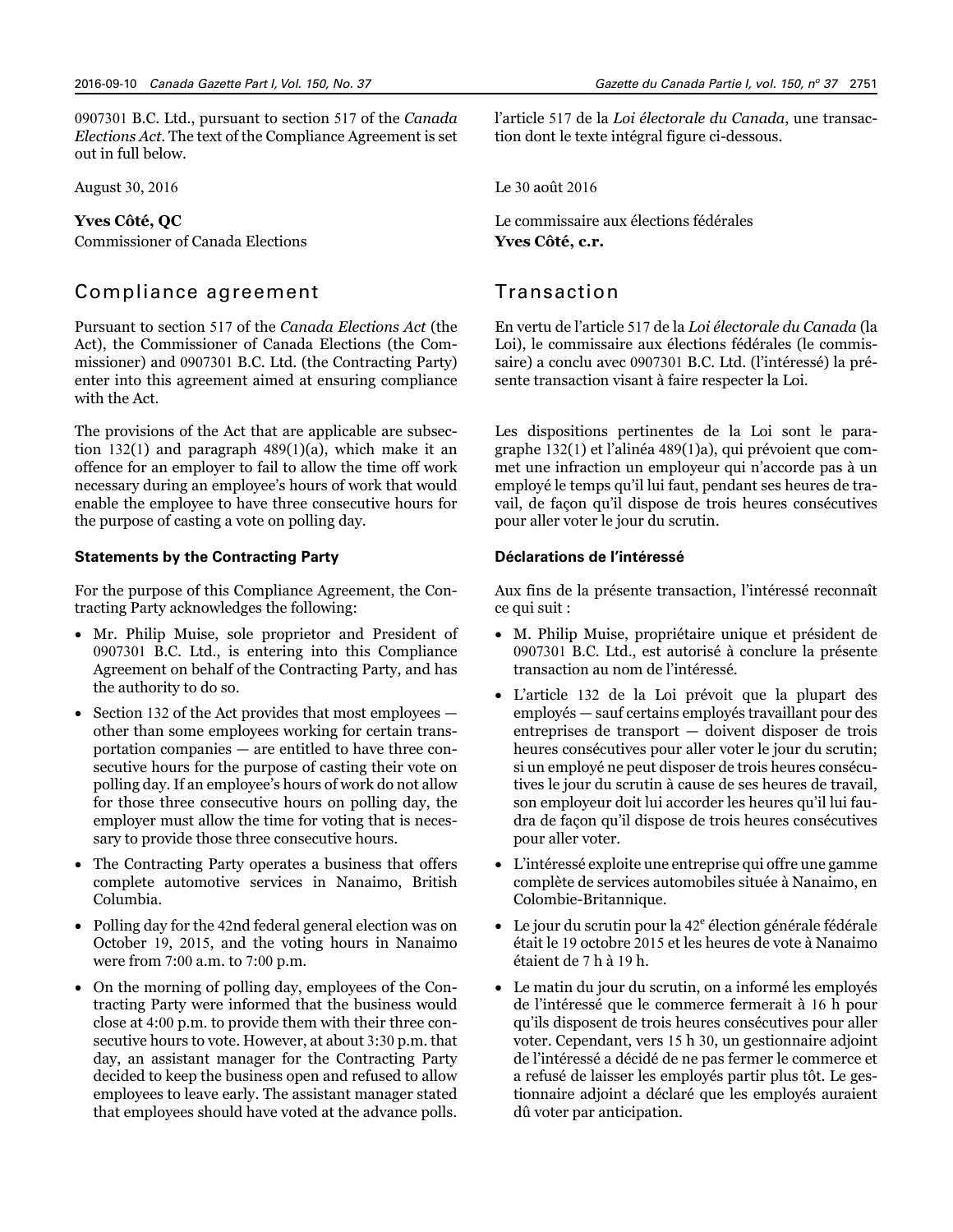- As a result, the Contracting Party failed to provide the time off work that was necessary to allow one of its employees who was a qualified elector to have three consecutive hours during which to vote.
- The Contracting Party acknowledges and accepts responsibility for these acts.
- The Contracting Party understands that acknowledgement of non-compliance does not constitute a guilty plea in the criminal sense and that no record of conviction is created as a result of admitting responsibility for acts that could constitute an offence.
- The Contracting Party acknowledges that the Commissioner has advised it of its right to be represented by counsel and it has had the opportunity to obtain counsel.

#### **Factors considered by the Commissioner**

In entering into this Compliance Agreement, the Commissioner took into account the factors set out in paragraph 32 of the *Compliance and Enforcement Policy of the Commissioner of Canada Elections*, including the fact that the Contracting Party cooperated with the investigation into this matter.

#### **Undertaking and agreement**

The Contracting Party undertakes to develop and adopt a policy — the terms of which are acceptable to the Commissioner — within 30 days of the signing of this Compliance Agreement. This policy shall

- give effect to its employees' entitlements under sections 132 and 133 of the Act in the future; and
- include provisions indicating that the policy will be communicated to supervisors and employees of the Contracting Party after the issue of the writ for any federal election in an electoral district where such employees who are qualified electors could exercise their right to vote on polling day.

The Contracting Party undertakes to provide evidence to the Commissioner that the policy described in the preceding paragraph has been adopted within 30 days of the signing of this Compliance Agreement.

The Contracting Party undertakes to prepare a notice, the contents of which must be entirely satisfactory to the Commissioner, summarizing the facts related to this matter and the contents of this Compliance Agreement. The proposed text is to be provided to the Commissioner within 30 days of receipt of a copy of this agreement signed by the Commissioner.

The Contracting Party undertakes to post the notice described in the preceding paragraph at its business premises in Nanaimo, British Columbia, in a conspicuous location where it is readily visible to its employees, for a

- Par conséquent, l'intéressé a omis d'accorder à un employé ayant qualité d'électeur le temps qu'il lui fallait, pendant ses heures de travail, pour disposer de trois heures consécutives pour aller voter.
- L'intéressé reconnaît et accepte sa responsabilité pour les actes susmentionnés.
- L'intéressé comprend que sa reconnaissance de nonconformité pour des actes pouvant constituer une infraction à la Loi ne constitue pas une reconnaissance de culpabilité au sens du droit pénal, et n'entraîne pas de dossier de condamnation.
- L'intéressé reconnaît que le commissaire l'a avisé de son droit de se faire représenter par un avocat et qu'il a eu la possibilité de retenir les services d'un avocat.

#### **Facteurs considérés par le commissaire**

Pour conclure la présente transaction, le commissaire a tenu compte des facteurs énoncés au paragraphe 32 de la *Politique du commissaire aux élections fédérales sur l'observation et le contrôle d'application de la* Loi électorale du Canada, y compris du fait que l'intéressé a collaboré à l'enquête dans cette affaire.

#### **Engagement et accord**

L'intéressé s'engage à élaborer et à adopter une politique — dont les modalités seront jugées acceptables par le commissaire — dans les 30 jours qui suivent la signature de la présente transaction. Cette politique :

- assurera le respect des droits des employés de l'intéressé prévus aux articles 132 et 133 de la Loi à l'avenir;
- contiendra des dispositions indiquant que la politique sera communiquée aux superviseurs et aux employés de l'intéressé après la délivrance du bref pour toute élection fédérale dans une circonscription électorale où des employés ayant qualité d'électeur peuvent exercer leur droit de vote le jour du scrutin.

L'intéressé s'engage à soumettre au commissaire des preuves de la mise en œuvre de la politique décrite au paragraphe précédent dans les 30 jours qui suivent la signature de la présente transaction.

L'intéressé s'engage à rédiger un avis dont le contenu est à l'entière satisfaction du commissaire pour résumer les faits du dossier et la teneur de la transaction. Il doit soumettre sa proposition de texte au commissaire dans les 30 jours qui suivent la réception de la présente transaction signée par le commissaire.

L'intéressé s'engage à afficher dans les locaux de son commerce à Nanaimo, en Colombie-Britannique, l'avis décrit au paragraphe précédent à un endroit bien en vue où les employés pourront le voir facilement, le plus tôt possible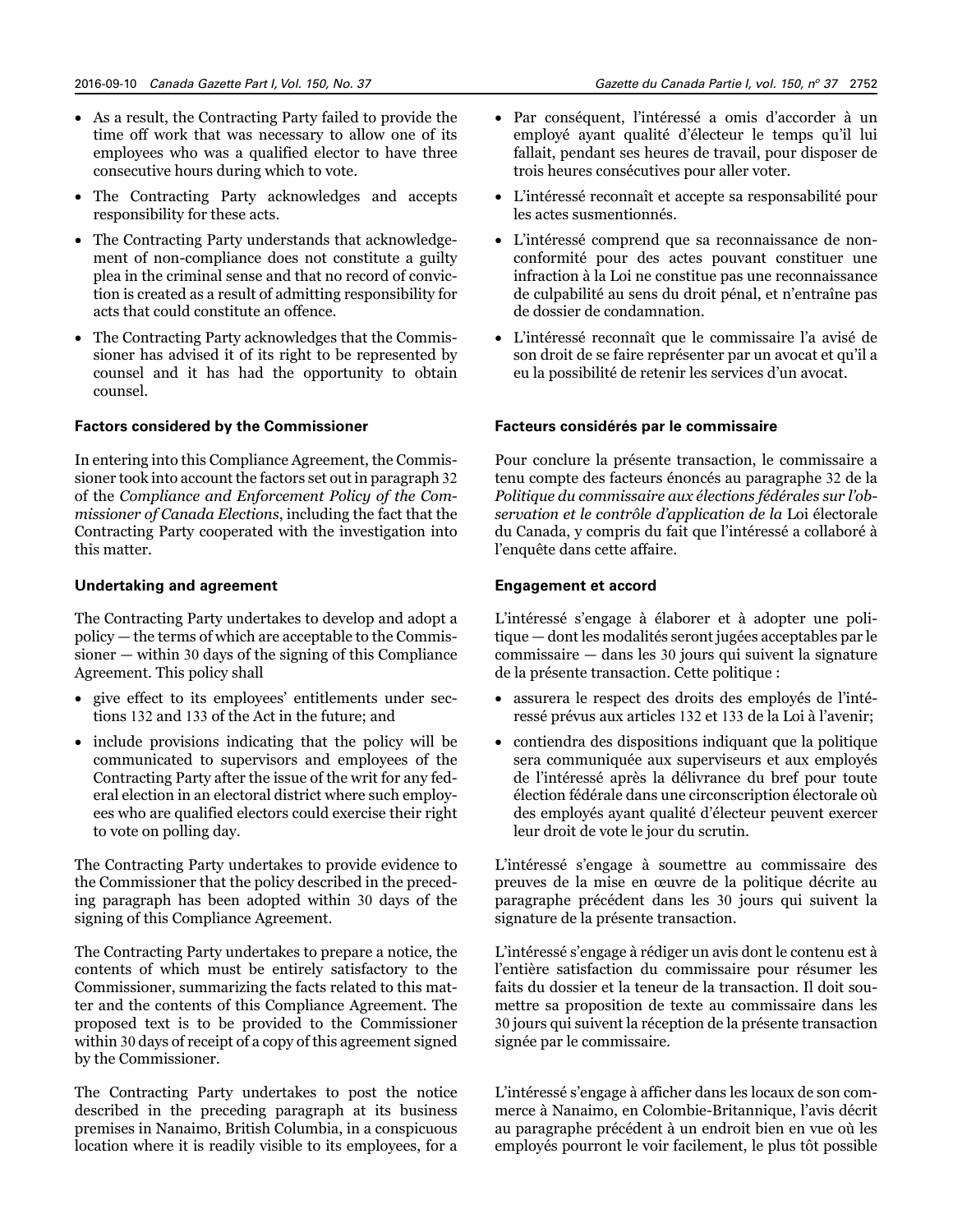minimum period of 30 days beginning as soon as practicable after the Commissioner has approved its content. The Contracting Party further undertakes to provide evidence to the Commissioner that this undertaking has been complied with.

The Contracting Party undertakes to publish the contents of the notice referred to in the foregoing two paragraphs, at its own cost, with prominent format and placement acceptable to the Commissioner, in one edition of a local newspaper in Nanaimo, British Columbia, and to provide a copy of that publication to the Commissioner as evidence of compliance with this undertaking within 30 days of the Commissioner having approved the content of the notice.

The Contracting Party undertakes to comply with the relevant provisions of the Act in the future.

The Contracting Party consents to the publication of this Compliance Agreement in the *Canada Gazette* and on the Commissioner's Web site.

The Commissioner agrees that the fulfillment by the Contracting Party of its undertaking in this Compliance Agreement will constitute compliance with the agreement.

Pursuant to subsection 517(8) of the Act, the Commissioner and the Contracting Party recognize that once this Compliance Agreement is entered into, the Commissioner will be prevented from referring this matter for prosecution to the Director of Public Prosecutions unless there is non-compliance with the terms of the Compliance Agreement, and in any event, the Director of Public Prosecutions cannot institute such a prosecution unless noncompliance is established.

Signed on behalf of the Contracting Party in the City of Nanaimo, in the province of British Columbia, this 3rd day of August 2016.

#### **Philip Muise**

Sole Proprietor and President 0907301 B.C. Ltd.

Signed by the Commissioner of Canada Elections, in the City of Gatineau, in the province of Quebec, this 24th day of August 2016.

#### **Yves Côté, QC**

Commissioner of Canada Elections

après que le commissaire en aura approuvé le contenu et pendant une durée minimale de 30 jours. L'intéressé s'engage aussi à soumettre au commissaire une preuve montrant qu'il aura respecté cet engagement.

L'intéressé s'engage à publier, à ses frais, le contenu de l'avis décrit aux deux paragraphes précédents dans un numéro d'un journal local distribué à Nanaimo, en Colombie-Britannique, dans un format et à un endroit qui le mettront bien en évidence et qui sont sujets à l'approbation du commissaire. Il s'engage aussi à remettre un exemplaire dudit journal au commissaire pour prouver qu'il aura respecté cet engagement dans les 30 jours qui suivent l'approbation du contenu de l'avis par le commissaire.

L'intéressé s'engage à respecter les dispositions pertinentes de la Loi à l'avenir.

L'intéressé accepte que la présente transaction soit publiée dans la *Gazette du Canada* et sur le site Web du commissaire.

Le commissaire convient que l'intéressé se sera conformé à la transaction lorsqu'il aura rempli les engagements qui y figurent.

Conformément au paragraphe 517(8) de la Loi, le commissaire et l'intéressé reconnaissent que, une fois la présente transaction conclue, le commissaire ne peut pas renvoyer l'affaire pour poursuite au directeur des poursuites pénales à moins que la transaction n'ait pas été exécutée et, quoi qu'il en soit, le directeur des poursuites pénales ne peut pas intenter une telle poursuite à moins qu'il soit démontré que la transaction n'a pas été exécutée.

Signée au nom de l'intéressé, en la ville de Nanaimo, en la province de la Colombie-Britannique, en ce 3<sup>e</sup> jour d'août 2016.

Le propriétaire unique et président 0907301 B.C. Ltd. **Philip Muise**

Signée par le commissaire aux élections fédérales, en la ville de Gatineau, en la province de Québec, en ce 24<sup>e</sup> jour d'août 2016.

Le commissaire aux élections fédérales **Yves Côté, c.r.**

[37-1-o]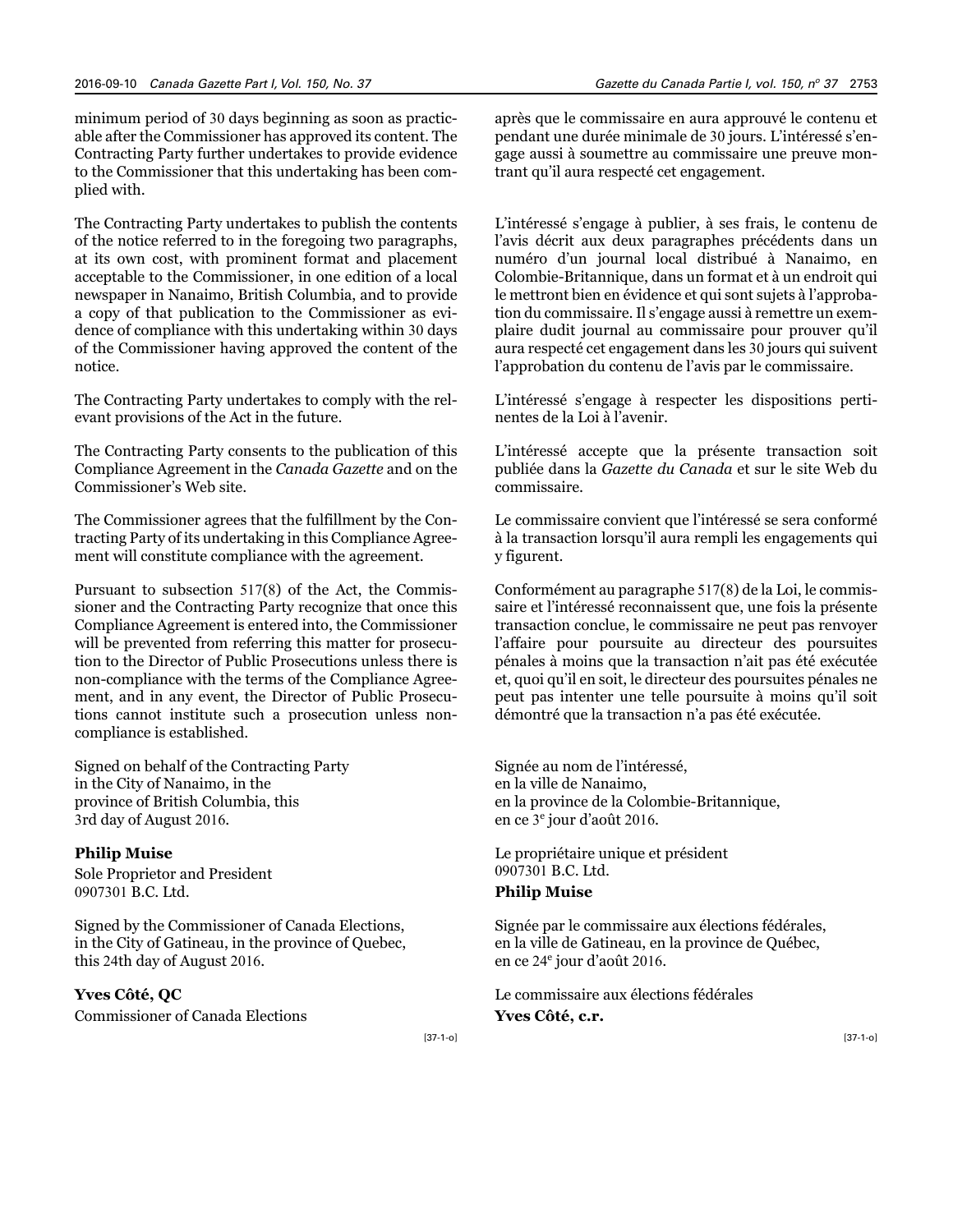#### <span id="page-17-0"></span>**COMMISSIONS**

#### **CANADA–NEWFOUNDLAND AND LABRADOR OFFSHORE PETROLEUM BOARD**

#### CANADA–NEWFOUNDLAND AND LABRADOR ATLANTIC ACCORD IMPLEMENTATION ACT

#### *Call for Bids No. NL16-CFB02 (Jeanne d'Arc) — Amendment*

The Canada–Newfoundland and Labrador Offshore Petroleum Board hereby gives notice of an amendment to Call for Bids No. NL16-CFB02 made pursuant and subject to the *Canada–Newfoundland and Labrador Atlantic Accord Implementation Act*, S.C., 1987, c. 3, and the *Canada-Newfoundland and Labrador Atlantic Accord Implementation Newfoundland and Labrador Act*, R.S.N.L. 1990, c. C-2 and which was published in the *Canada Gazette*, Vol. 150, No. 16, on April 16, 2016.

The following is a summary of the amendment to Call for Bids No. NL16-CFB02:

The legal description for Parcel No. 2 has now been updated to remove two sections:

Grid 46°50′ N, 48°15′ W, section 74 Grid 46°40′ N, 48°15′ W, section 26

The amended legal description is as follows:

| Parcel No. 2 |           |                                                             |          |
|--------------|-----------|-------------------------------------------------------------|----------|
| Latitude     | Longitude | Sections                                                    | Hectares |
| 47°00' N     | 48°15' W  | 21-25, 31-35, 41-45, 51-55,<br>61-65, 71-75, 81-85, 91-95   | 14 120   |
| 46°50′N      | 48°00' W  | 22, 23, 32-36, 42-47, 51-56,<br>61-64, 71-74, 81-84, 91-100 | 14 511   |
| 46°50′N      | 48°15′ W  | 1-50, 52-60, 63-70, 77-80,<br>88-90, 100                    | 26 522   |
| 46°40' N     | 48°00' W  | 59, 60, 68-70, 71-73, 77-83,<br>86-100                      | 10 636   |
| 46°40' N     | 48°15′ W  | 3-10, 13-20, 27, 29, 30, 37, 40                             | 7446     |
|              |           | Hectares                                                    | 73 235   |

All other terms and conditions of Call for Bids No. NL16- CFB02 remain unchanged. The full text of Call for Bids No. NL16-CFB02 [as amen](http://www.cnlopb.ca)ded is available on the Board's Web site (www.cnlopb.ca) or upon request made to the Registrar, Canada–Newfoundland and Labrador Offshore Petroleum Board, TD Place, 5th Floor, 140 Water Street, St. John's, Newfoundland and Labrador A1C 6H6, 709-778-1400.

#### **Scott Tessier**

Chair and Chief Executive Officer

## **COMMISSIONS**

#### **OFFICE CANADA — TERRE-NEUVE-ET-LABRADOR DES HYDROCARBURES EXTRACÔTIERS**

LOI DE MISE EN ŒUVRE DE L'ACCORD ATLANTIQUE CANADA — TERRE-NEUVE-ET-LABRADOR

*Appel d'offres no NL16-CFB02 (Jeanne d'Arc) — Modification*

L'Office Canada — Terre-Neuve-et-Labrador des hydrocarbures extracôtiers annonce par les présentes une modification à l'appel d'offres n° NL16-CFB02 publié dans la *Gazette du Canada*, vol. 150, nº 16, le 16 avril 2016, en vertu du chapitre 3 de la *Loi de mise en œuvre de l'Accord atlantique Canada — Terre-Neuve-et-Labrador*, L.C. 1987, et du chapitre C-2 de la *Canada-Newfoundland and Labrador Atlantic Accord Implementation Newfoundland and Labrador Act*, R.S.N.L. 1990.

Voici un résumé de la modification à l'appel d'offres no NL16-CFB02 :

La description officielle de la parcelle nº 2 a été modifiée pour en supprimer deux sections :

Étendue quadrillée 46°50′ N., 48°15′ O., section 74 Étendue quadrillée 46°40′ N., 48°15′ O., section 26

La description officielle est modifiée comme suit :

| Parcelle nº 2      |                    |                                                             |                 |
|--------------------|--------------------|-------------------------------------------------------------|-----------------|
| Latitude           | Longitude          | Sections                                                    | <b>Hectares</b> |
| $47^{\circ}00'$ N. | $48^{\circ}15'$ O. | 21-25, 31-35, 41-45, 51-55,<br>61-65, 71-75, 81-85, 91-95   | 14 120          |
| 46°50' N.          | $48^{\circ}00'$ O. | 22, 23, 32-36, 42-47, 51-56,<br>61-64, 71-74, 81-84, 91-100 | 14 511          |
| $46^{\circ}50'$ N. | $48^{\circ}15'$ O. | 1-50, 52-60, 63-70, 77-80,<br>88-90, 100                    | 26 522          |
| 46°40′ N.          | $48^{\circ}00'$ O. | 59, 60, 68-70, 71-73, 77-83,<br>86-100                      | 10 636          |
| $46^{\circ}40'$ N. | $48^{\circ}15'$ O. | 3-10, 13-20, 27, 29, 30, 37, 40                             | 7446            |
|                    |                    | Hectares                                                    | 73 235          |

Toutes les autres modalités et conditions de l'appel d'offres n° NL16-CFB02 demeurent inchangées. Il est possible de consulter l'appel d'offres nº NL16-CFB02 m[odifié,](http://www.cnlopb.ca) [dans son](http://www.cnlopb.ca) intégralité, sur le site Web de l'Office (www. cnlopb.ca) ou d'en obtenir une copie sur demande au Bureau du registraire, Office Canada — Terre-Neuve-et-Labrador des hydrocarbures extracôtiers, Place TD, 5<sup>e</sup> étage, 140, rue Water, St. John's (Terre-Neuve-et-Labrador) A1C 6H6, 709-778-1400.

Le président et premier dirigeant **Scott Tessier**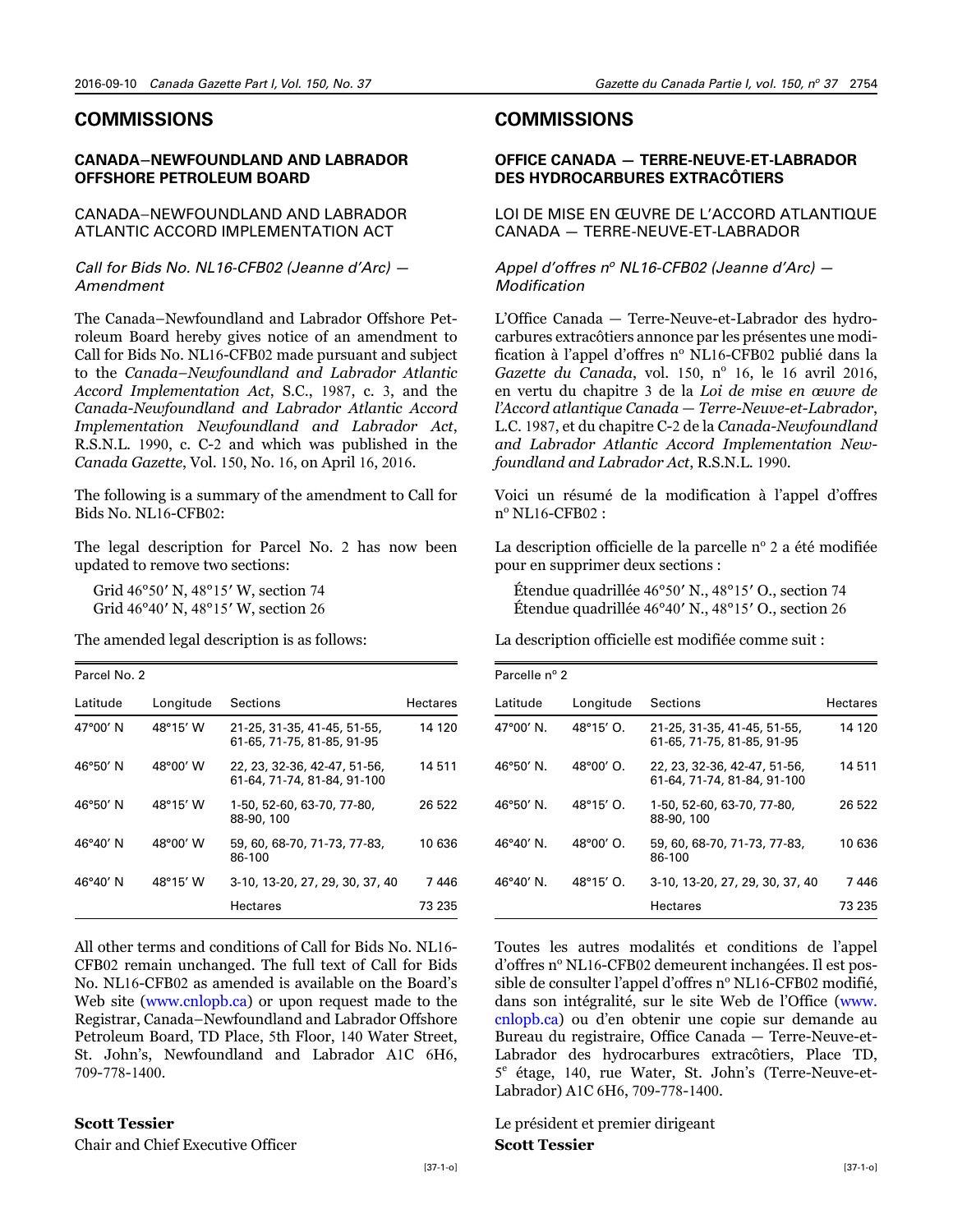#### **CANADIAN RADIO-TELEVISION AND TELECOMMUNICATIONS COMMISSION**

#### NOTICE TO INTERESTED PARTIES

The Commission posts on its Web site the decisions, notices of consultation and regulatory policies that it publishes, as well as information bulletins and orders. On April 1, 2011, the *Canadian Radio-television and Telecommunications Commission Rules of Practice and Procedure* came into force. As indicated in Part 1 of these Rules, some broadcasting applications are posted directly on the Commission's Web site, [www.crtc.gc.ca,](http://www.crtc.gc.ca) under "Part 1 Applications."

To be up to date on all ongoing proceedings, it is important to regularly consult "Today's Releases" on the Commission's Web site, which includes daily updates to notices of consultation that have been published and ongoing proceedings, as well as a link to Part 1 applications.

The following documents are abridged versions of the Commission's original documents. The original documents contain a more detailed outline of the applications, including the locations and addresses where the complete files for the proceeding may be examined. These documents are posted on the Commission's Web site and may also be examined at the Commission's offices and public examination rooms. Furthermore, all documents relating to a proceeding, including the notices and applications, are posted on the Commission's Web site under "Public Proceedings."

#### **CANADIAN RADIO-TELEVISION AND TELECOMMUNICATIONS COMMISSION**

#### PART 1 APPLICATIONS

The following applications for renewal or amendment, or complaints were posted on the Commission's Web site between August 26 and August 31, 2016.

#### **CONSEIL DE LA RADIODIFFUSION ET DES TÉLÉCOMMUNICATIONS CANADIENNES**

#### AVIS AUX INTÉRESSÉS

Le Conseil affiche sur son site Web les décisions, les avis de consultation et les politiques réglementaires qu'il publie ainsi que les bulletins d'information et les ordonnances. Le 1er avril 2011, les *Règles de pratique et de procédure du Conseil de la radiodiffusion et des télécommunications canadiennes* sont entrées en vigueur. Tel qu'il est prévu dans la partie 1 de ces règles, le Conseil affiche directement sur son site Web, [www.crtc.gc.ca,](http://www.crtc.gc.ca) certaines demandes de radiodiffusion sous la rubrique « Demandes de la Partie 1 ».

Pour être à jour sur toutes les instances en cours, il est important de consulter régulièrement la rubrique « Nouvelles du jour » du site Web du Conseil, qui comporte une mise à jour quotidienne des avis de consultation publiés et des instances en cours, ainsi qu'un lien aux demandes de la partie 1.

Les documents qui suivent sont des versions abrégées des documents originaux du Conseil. Les documents originaux contiennent une description plus détaillée de chacune des demandes, y compris les lieux et les adresses où l'on peut consulter les dossiers complets de l'instance. Ces documents sont affichés sur le site Web du Conseil et peuvent également être consultés aux bureaux et aux salles d'examen public du Conseil. Par ailleurs, tous les documents qui se rapportent à une instance, y compris les avis et les demandes, sont affichés sur le site Web du Conseil sous « Instances publiques ».

#### **CONSEIL DE LA RADIODIFFUSION ET DES TÉLÉCOMMUNICATIONS CANADIENNES**

#### DEMANDES DE LA PARTIE 1

Les demandes de renouvellement ou de modification ou les plaintes suivantes ont été affichées sur le site Web du Conseil entre le 26 août et le 31 août 2016.

| Application filed by /<br>Demande présentée par | Application<br>number /<br>Numéro de la<br>demande | Undertaking /<br><b>Entreprise</b> | City / Ville                  | <b>Province</b> | Deadline for submission<br>of interventions.<br>comments or replies /<br>Date limite pour le dépôt<br>des interventions, des<br>observations ou des<br>réponses |
|-------------------------------------------------|----------------------------------------------------|------------------------------------|-------------------------------|-----------------|-----------------------------------------------------------------------------------------------------------------------------------------------------------------|
| <b>CHRY Community Radio</b><br>Incorporated     | 2016-0796-2                                        | CHRY-FM                            | Toronto and / et<br>Downsview | Ontario         | September 26, 2016 /<br>26 septembre 2016                                                                                                                       |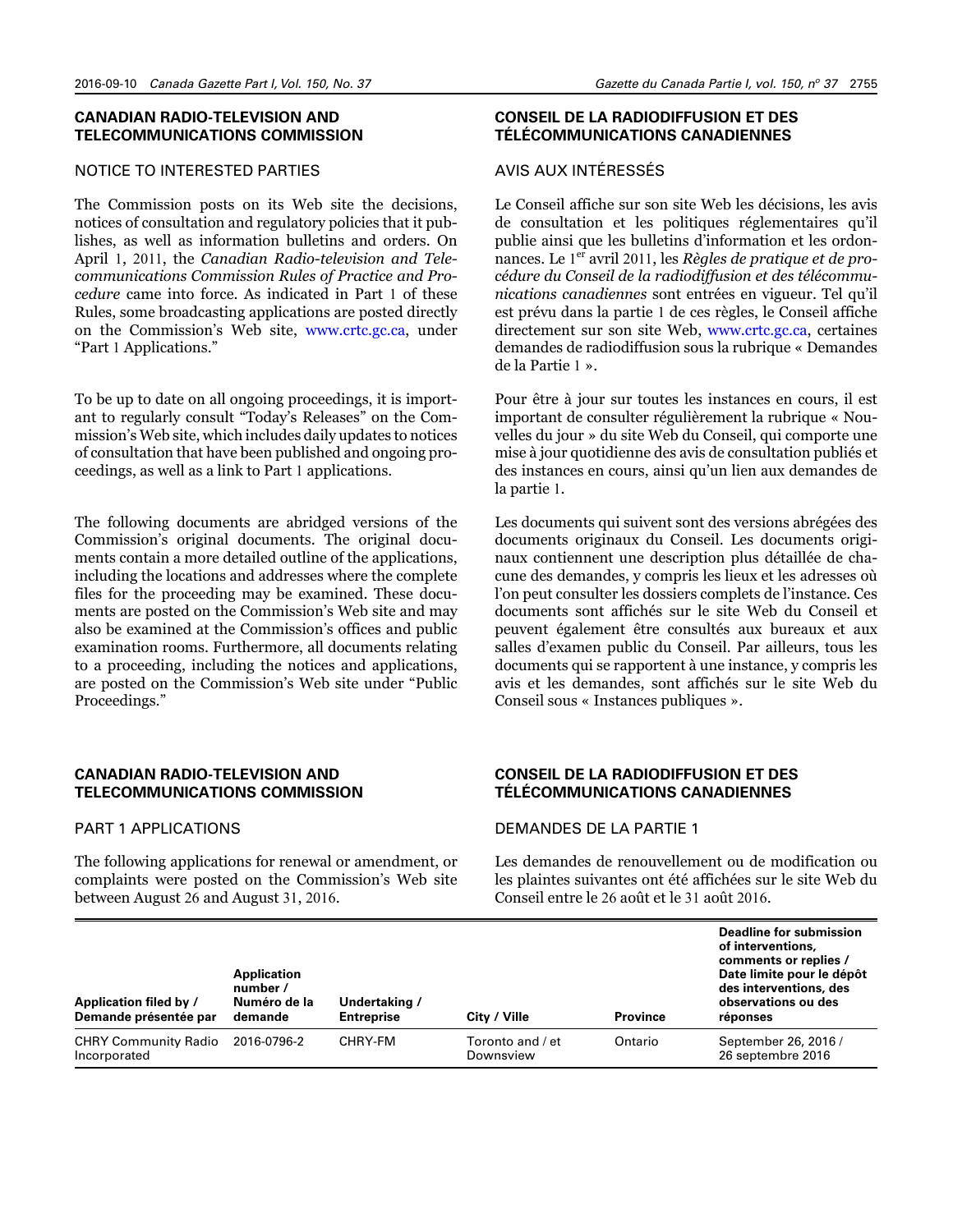#### NOTICES OF CONSULTATION

#### AVIS DE CONSULTATION

| Notice number /<br>Numéro de l'avis | Publication date of the notice /<br>Date de publication de l'avis | City / Ville                              | <b>Province</b> | Deadline for filing of<br>interventions, comments or<br>replies OR hearing date /<br>Date limite pour le dépôt<br>des interventions, des<br>observations ou des réponses<br>OU date de l'audience |
|-------------------------------------|-------------------------------------------------------------------|-------------------------------------------|-----------------|---------------------------------------------------------------------------------------------------------------------------------------------------------------------------------------------------|
| 2016-349                            | August 30, 2016 / 30 août 2016                                    | Various locations /<br>Diverses localités | Manitoba        | October 4, 2016 /<br>4 octobre 2016                                                                                                                                                               |

#### DECISIONS

#### DÉCISIONS

| Decision number /<br>Numéro de la décision | <b>Publication date /</b><br>Date de publication | Applicant's name /<br>Nom du demandeur                         | Undertaking /<br><b>Entreprise</b> | City / Ville                                       | <b>Province</b>                            |
|--------------------------------------------|--------------------------------------------------|----------------------------------------------------------------|------------------------------------|----------------------------------------------------|--------------------------------------------|
| 2016-348                                   | August 29, 2016 /<br>29 août 2016                | Fairchild Television Ltd. Talentyision II                      |                                    |                                                    | Across Canada /<br>L'ensemble du<br>Canada |
| 2016-350                                   | August 30, 2016 /<br>30 août 2016                | Movie Central Ltd.                                             | Movie Central                      |                                                    | Western Canada /<br>L'ouest du Canada      |
| 2016-351                                   | August 30, 2016 /<br>30 août 2016                | Fncore Avenue Ltd.                                             | Encore Avenue                      |                                                    | Western Canada /<br>L'ouest du Canada      |
| 2016-352                                   | August 31, 2016 /<br>31 août 2016                | Canadian Broadcasting<br>Corporation /<br>Société Radio-Canada | CHFA-10-FM                         | Edmonton, Jasper,<br>Lake Louise and / et<br>Banff | Alberta                                    |
| 2016-353                                   | August 31, 2016 /<br>31 août 2016                | Canadian Broadcasting<br>Corporation /<br>Société Radio-Canada | <b>ICI Musique</b>                 |                                                    | Across Canada /<br>L'ensemble du<br>Canada |

[37-1-o]

**PARKS CANADA AGENCY**

## SPECIES AT RISK ACT

#### *Description of critical habitat of Least Bittern and Prothonotary Warbler in Point Pelee National Park of Canada*

The Least Bittern (*Ixobrychus exilis*) is a migratory bird protected under the *Migratory Birds Convention Act, 1994* and listed on Schedule 1 of the *Species at Risk Act* as a threatened species. In Canada, the Least Bittern occurs south of the Canadian Shield in Manitoba, Ontario, Quebec, New Brunswick, and Nova Scotia. It breeds in freshwater and brackish marshes with tall emergent plants interspersed with open water.

The Prothonotary Warbler (*Protonotaria citrea*) is a migratory bird protected under the *Migratory Birds Convention Act, 1994* and listed on Schedule 1 of the *Species at Risk Act* as an endangered species. In Canada, the Prothonotary Warbler breeds primarily along the shores of Lake Erie, nesting in cavities that were created naturally (e.g. by rot or decay) or excavated by primary cavity nesters, such as Black-capped Chickadees (*Poecile atricapilla*)

#### **AGENCE PARCS CANADA**

#### LOI SUR LES ESPÈCES EN PÉRIL

*Description de l'habitat essentiel du petit blongios et de la paruline orangée au parc national du Canada de la Pointe-Pelée*

[37-1-o]

Le petit blongios (*Ixobrychus exilis*) est un oiseau migrateur protégé aux termes de la *Loi de 1994 sur la convention concernant les oiseaux migrateurs* et inscrit à l'annexe 1 de la *Loi sur les espèces en péril* en tant qu'espèce menacée. Au Canada, on trouve des petits blongios dans le sud du Bouclier canadien au Manitoba, en Ontario, au Québec, au Nouveau-Brunswick et en Nouvelle-Écosse. L'oiseau se reproduit dans les marais d'eau douce ou salée dominés par de grandes plantes émergentes entourées de zones d'eau libre.

La paruline orangée (*Protonotaria citrea*) est un oiseau migrateur protégé en vertu de la *Loi de 1994 sur la convention concernant les oiseaux migrateurs* et inscrite à l'annexe 1 de la *Loi sur les espèces en péril* en tant qu'espèce en voie de disparition. Au Canada, la paruline orangée se reproduit principalement sur les rives du lac Érié, où elle niche dans des cavités formées naturellement (par exemple par la pourriture ou la décomposition) ou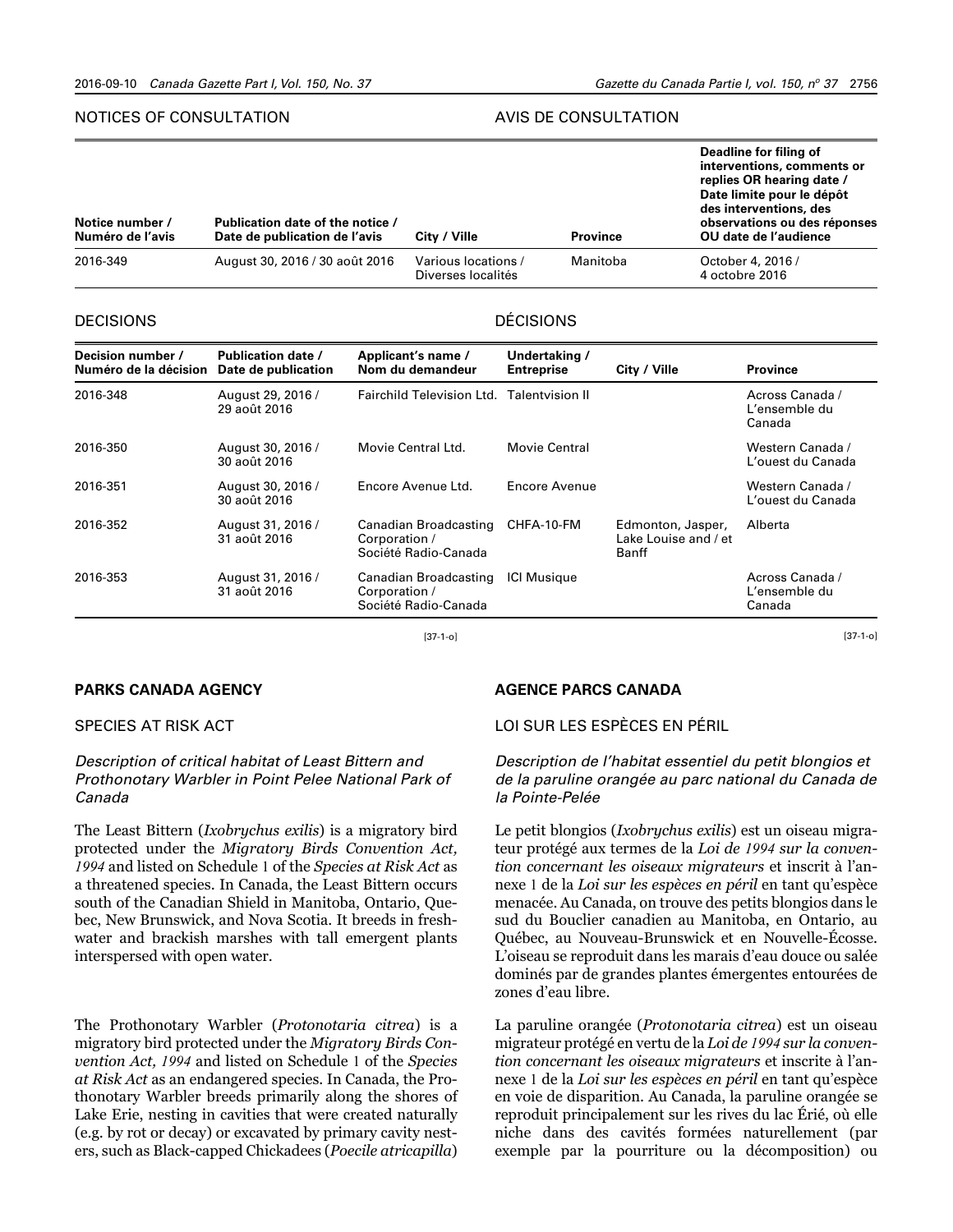and Downy Woodpeckers (*Picoides pubescens*), or in suitably designed artificial nest boxes erected for the species.

The *Multi-species Action Plan for Point Pelee National Park of Canada and Niagara National Historic Sites of Canada* ([http://www.registrelep-sararegistry.gc.ca/](https://www.registrelep-sararegistry.gc.ca/document/default_e.cfm?documentID=2903) [document/default\\_e.cfm?documentID=](https://www.registrelep-sararegistry.gc.ca/document/default_e.cfm?documentID=2903)2903) identifies critical habitat for these species in Point Pelee National Park of Canada.

Notice is hereby given, pursuant to subsection 58(2) of the *Species at Risk Act*, that 90 days after the date of publication of this notice, subsection 58(1) of the Act will apply to the critical habitat of the Least Bittern and Prothonotary Warbler, identified in the action plan for these species that is included in the Species at Risk Public Registry, and that is located within Point Pelee National Park of Canada, the boundaries of which are described in Schedule 1 to the *Canada National Parks Act*.

August 17, 2016

#### **Eric Nielson**

Acting Field Unit Superintendent Southwestern Ontario Field Unit

[37-1-o]

#### **PARKS CANADA AGENCY**

SPECIES AT RISK ACT

*Description of critical habitat of the Half-moon Hairstreak in Waterton Lakes National Park of Canada*

Half-moon Hairstreak (*Satyrium semiluna*) is a butterfly listed on Schedule 1 of the *Species at Risk Act* as endangered. In Canada, the species occurs as disjunct populations in two small, restricted areas at the northern extreme of the species' range. The Alberta population occurs on the Blakiston Fan in Waterton Lakes National Park of Canada. The *Recovery Strategy for the Half-moon Hairstreak (*Satyrium semiluna*) in Canada* (http://www[.sararegistry.](http://www.sararegistry.gc.ca/document/default_e.cfm?documentID=2663) [gc.ca/document/default\\_e.cfm?documentID=](http://www.sararegistry.gc.ca/document/default_e.cfm?documentID=2663)2663) iden[tifies c](http://www.sararegistry.gc.ca/document/default_e.cfm?documentID=2663)ritical habitat for the species in Waterton Lakes National Park of Canada.

Notice is hereby given, pursuant to subsection 58(2) of the *Species at Risk Act*, that 90 days after the date of publication of this notice, subsection 58(1) of the Act will apply to the critical habitat of the Half-moon Hairstreak, as identified in the recovery strategy for that species that is included in the Species at Risk Public Registry, and that is located creusées par des nicheurs cavicoles primaires comme la mésange à tête noire (*Poecile atricapilla*) et le pic mineur (*Picoides pubescens*), ou encore dans des nichoirs artificiels convenables aménagés à cette fin.

Le *Plan d'action visant des espèces multiples dans le parc national du Canada de la Pointe-Pelée et les lieux historiques nationaux du Canada du Niagara* ([http://](http://www.registrelep-sararegistry.gc.ca/document/default_f.cfm?documentID=2903) [www.registrelep-sararegistry.gc.ca/document/default\\_f.](http://www.registrelep-sararegistry.gc.ca/document/default_f.cfm?documentID=2903) [cfm?documentID=](http://www.registrelep-sararegistry.gc.ca/document/default_f.cfm?documentID=2903)2903) décrit l'habitat essentiel de ces espèces dans le parc national du Canada de la Pointe-Pelée.

Avis est par la présente donné que, conformément au paragraphe 58(2) de la *Loi sur les espèces en péril*, 90 jours après la publication du présent avis, le paragraphe 58(1) de la Loi sera applicable à l'habitat essentiel du petit blongios et de la paruline orangée, décrit dans le plan d'action pour ces espèces inscrites au Registre public des espèces en péril, se trouvant dans les limites du parc national du Canada de la Pointe-Pelée, décrites à l'annexe 1 de la *Loi sur les parcs nationaux du Canada*.

Le 17 août 2016

Le directeur d'unité de gestion intérimaire Unité de gestion du Sud-Ouest de l'Ontario **Eric Nielson**

[37-1-o]

#### **AGENCE PARCS CANADA**

LOI SUR LES ESPÈCES EN PÉRIL

*Description de l'habitat essentiel du porte-queue demi-lune dans le parc national du Canada des Lacs-Waterton*

Le porte-queue demi-lune (*Satyrium semiluna*) est un papillon inscrit à l'annexe 1 de la *Loi sur les espèces en péril* en tant qu'espèce en voie de disparition. Au Canada, cet insecte est distribué en deux populations isolées dans de petites aires restreintes à l'extrême nord de l'aire de répartition de l'espèce. La population de l'Alberta habite le cône Blakiston dans le parc national du Canada des Lacs-Waterton. Le *Programme de rétablissement du porte-queue demi-lune (*Satyrium semiluna*) au Canada* ([http://www.sararegistry.gc.ca/document/default\\_f.cfm?](http://www.sararegistry.gc.ca/document/default_f.cfm?documentID=2663) [documentID=](http://www.sararegistry.gc.ca/document/default_f.cfm?documentID=2663)2663) décrit l'habitat essentiel de l'espèce dans le parc national du Canada des Lacs-Waterton.

Avis est par la présente donné que, conformément au paragraphe 58(2) de la *Loi sur les espèces en péril*, 90 jours après la publication du présent avis, le paragraphe 58(1) de la Loi sera applicable à l'habitat essentiel du portequeue demi-lune, décrit dans le programme de rétablissement de cette espèce figurant au Registre public des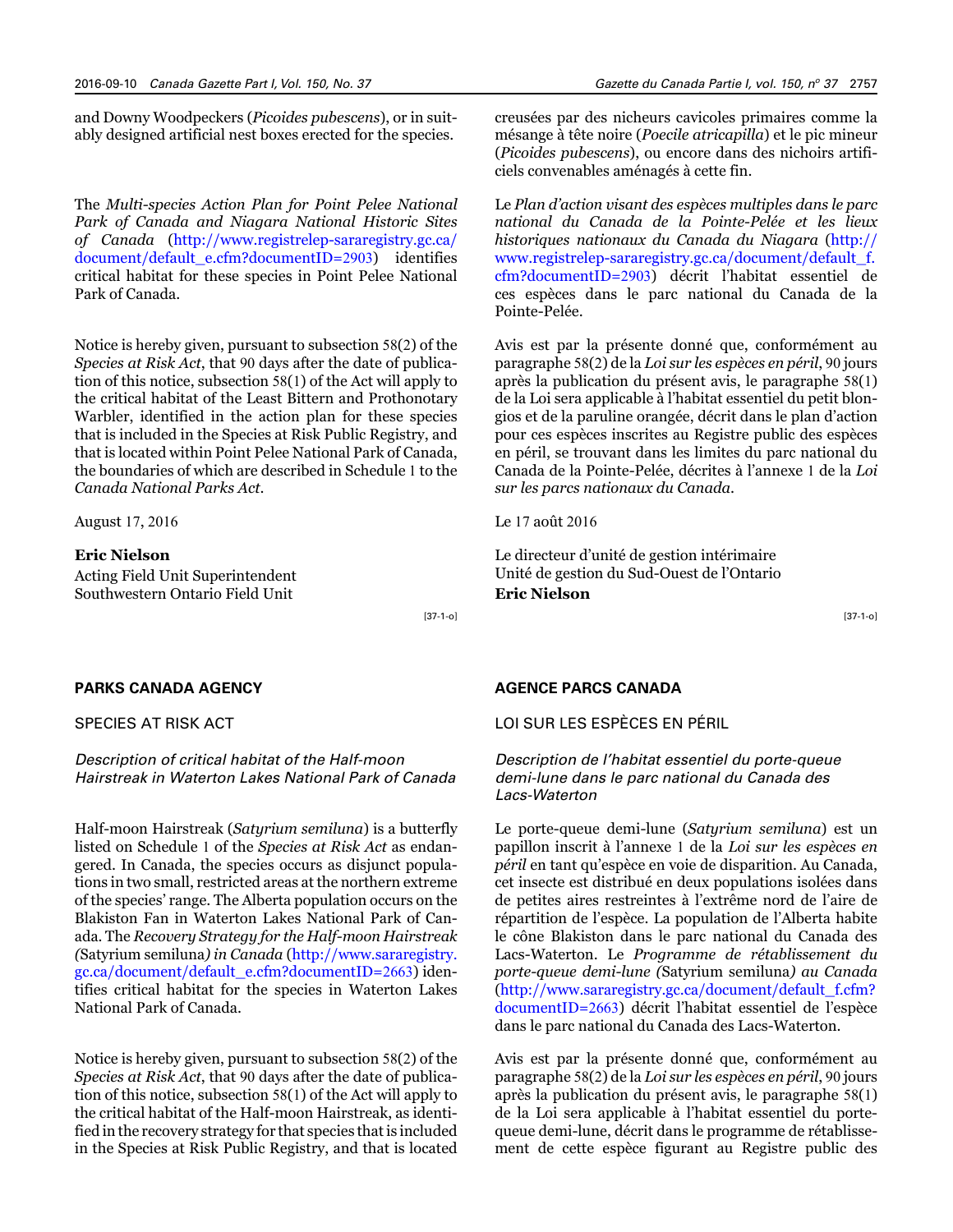within Waterton Lakes National Park of Canada, the boundaries of which are described in Schedule 1 of the *Canada National Parks Act.*

#### **Ifan Thomas**

Field Unit Superintendent Waterton Lakes Field Unit

[37-1-o]

#### **PUBLIC SERVICE COMMISSION**

#### PUBLIC SERVICE EMPLOYMENT ACT

#### *Permission and leave granted (Collard, Lucille)*

The Public Service Commission of Canada, pursuant to section 116 of the *Public Service Employment Act*, hereby gives notice that it has granted permission, pursuant to subsection 114(4) of the said Act, to Lucille Collard, Senior Counsel (LP-3), Judicial and Registry Services, Courts Administration Service, Ottawa, Ontario, to allow her to seek nomination as a candidate before and during the election period and to be a candidate before the election period in the provincial by-election for the electoral district of Ottawa—Vanier, Ontario. The date of the provincial by-election has not been confirmed.

The Public Service Commission of Canada, pursuant to subsection 114(5) of the said Act, has also granted a leave of absence without pay during the election period, effective at close of business on the first day the employee is a candidate during the election period.

August 24, 2016

**Stan Lee** Vice-President

Oversight Branch

[37-1-o]

#### **PUBLIC SERVICE COMMISSION**

#### PUBLIC SERVICE EMPLOYMENT ACT

#### *Permission and leave granted (Kusie, Stephanie Lara)*

The Public Service Commission of Canada, pursuant to section 116 of the *Public Service Employment Act*, hereby gives notice that it has granted permission, pursuant to subsection 114(4) of the said Act, to Stephanie Lara Kusie, Foreign Service, Program Manager/Specialist — Pool (FS-3), Department of Global Affairs, Ottawa, Ontario, to allow her to seek nomination as a candidate before and during the election period and to be a candidate before the

espèces en péril, se trouvant dans les limites du parc national du Canada des Lacs-Waterton, décrites à l'annexe 1 de la *Loi sur les parcs nationaux du Canada*.

Le directeur d'unité de gestion Unité de gestion des Lacs-Waterton **Ifan Thomas**

[37-1-o]

#### **COMMISSION DE LA FONCTION PUBLIQUE**

#### LOI SUR L'EMPLOI DANS LA FONCTION PUBLIQUE

#### *Permission et congé accordés (Collard, Lucille)*

La Commission de la fonction publique du Canada, en vertu de l'article 116 de la *Loi sur l'emploi dans la fonction publique*, donne avis par la présente qu'elle a accordé à Lucille Collard, avocate principale (LP-3), Services judiciaires et du greffe, Service administratif des tribunaux judiciaires, Ottawa (Ontario), la permission, aux termes du paragraphe 114(4) de ladite loi, de tenter d'être choisie comme candidate avant et pendant la période électorale, et de se porter candidate avant la période électorale, à la prochaine élection partielle pour la circonscription électorale d'Ottawa—Vanier (Ontario). La date de l'élection partielle provinciale n'a pas encore été fixée.

En vertu du paragraphe 114(5) de ladite loi, la Commission de la fonction publique du Canada lui a aussi accordé, pour la période électorale, un congé sans solde prenant effet à la fermeture des bureaux le premier jour de la période électorale où la fonctionnaire est candidate.

Le 24 août 2016

Le vice-président Direction générale de la surveillance **Stan Lee**

[37-1-o]

#### **COMMISSION DE LA FONCTION PUBLIQUE**

#### LOI SUR L'EMPLOI DANS LA FONCTION PUBLIQUE

#### *Permission et congé accordés (Kusie, Stephanie Lara)*

La Commission de la fonction publique du Canada, en vertu de l'article 116 de la *Loi sur l'emploi dans la fonction publique*, donne avis par la présente qu'elle a accordé à Stephanie Lara Kusie, Service extérieur, gestionnaire de programme/spécialiste — Bassin (FS-3), ministère des Affaires mondiales, Ottawa (Ontario), la permission, aux termes du paragraphe 114(4) de ladite loi, de tenter d'être choisie comme candidate avant et pendant la période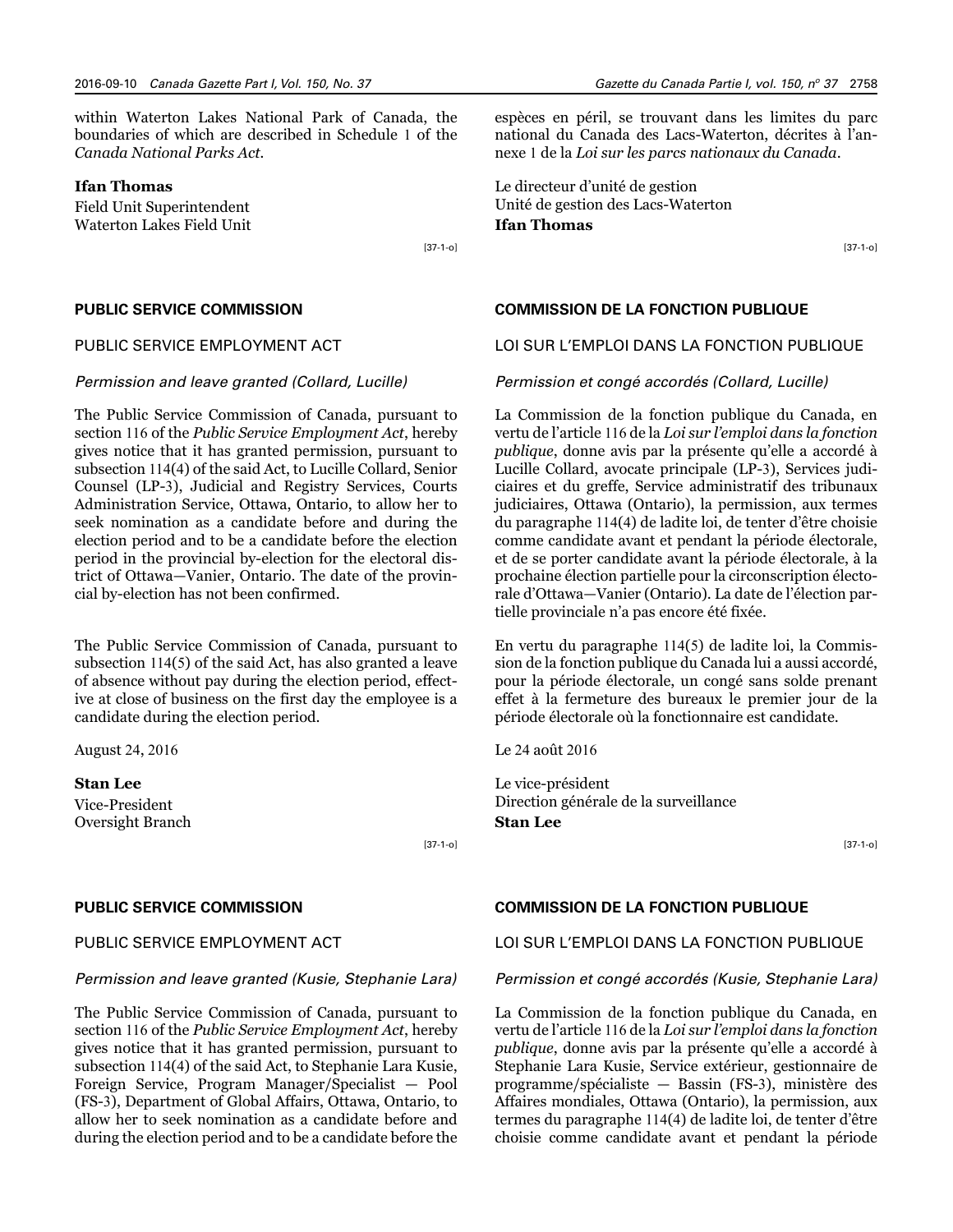election period in the next federal by-election for the electoral district of Calgary Midnapore, Alberta. The date of the federal by-election has not been confirmed.

The Public Service Commission of Canada, pursuant to subsection 114(5) of the said Act, has also granted a leave of absence without pay during the election period, effective at close of business on the first day the employee is a candidate during the election period.

August 22, 2016

#### **D. G. J. Tucker** Commissioner

#### **Christine Donoghue**

Acting President

[37-1-o]

#### **PUBLIC SERVICE COMMISSION**

#### PUBLIC SERVICE EMPLOYMENT ACT

#### *Permission granted (Dauphinee, Lawrence Gregory)*

The Public Service Commission of Canada, pursuant to section 116 of the *Public Service Employment Act*, hereby gives notice that it has granted permission, pursuant to subsection 115(2) of the said Act, to Lawrence Gregory Dauphinee, Health and Safety Advisor (AS-2) and Acting Asset Support Technician (EG-3), Cape Breton Island Field Unit, Cape Breton Highlands National Park of Canada, Parks Canada Agency, Ingonish Beach, Nova Scotia, to be a candidate, before and during the election period, for the positions of Councillor, Deputy Warden, and Warden for the Municipality of Victoria County, Nova Scotia, in a municipal election to be held on October 15, 2016.

August 25, 2016

**Natalie Jones** Director General Political Activities and Non-Partisanship Directorate électorale, et de se porter candidate avant la période électorale, à la prochaine élection partielle fédérale pour la circonscription de Calgary Midnapore (Alberta). La date de l'élection partielle fédérale n'a pas encore été fixée.

En vertu du paragraphe 114(5) de ladite loi, la Commission de la fonction publique du Canada lui a aussi accordé, pour la période électorale, un congé sans solde prenant effet à la fermeture des bureaux le premier jour de la période électorale où la fonctionnaire est candidate.

Le 22 août 2016

Le commissaire **D. G. J. Tucker** 

La présidente par intérim **Christine Donoghue**

[37-1-o]

#### **COMMISSION DE LA FONCTION PUBLIQUE**

#### LOI SUR L'EMPLOI DANS LA FONCTION PUBLIQUE

#### *Permission accordée (Dauphinee, Lawrence Gregory)*

La Commission de la fonction publique du Canada, en vertu de l'article 116 de la *Loi sur l'emploi dans la fonction publique*, donne avis par la présente qu'elle a accordé à Lawrence Gregory Dauphinee, conseiller en santé et sécurité (AS-2) et technicien du soutien des biens par intérim (EG-3), Unité de gestion de l'île du Cap-Breton, parc national du Canada des Hautes-Terres-du-Cap-Breton, Agence Parcs Canada, Ingonish Beach (Nouvelle-Écosse), la permission, aux termes du paragraphe 115(2) de ladite loi, de se porter candidat, avant et pendant la période électorale, aux postes de conseiller, de vice-président et de président de conseil de la Municipalité de Victoria County (Nouvelle-Écosse), à l'élection municipale prévue pour le 15 octobre 2016.

Le 25 août 2016

La directrice générale Direction des activités politiques et de l'impartialité politique

#### **Natalie Jones**

[37-1-o]

[37-1-o]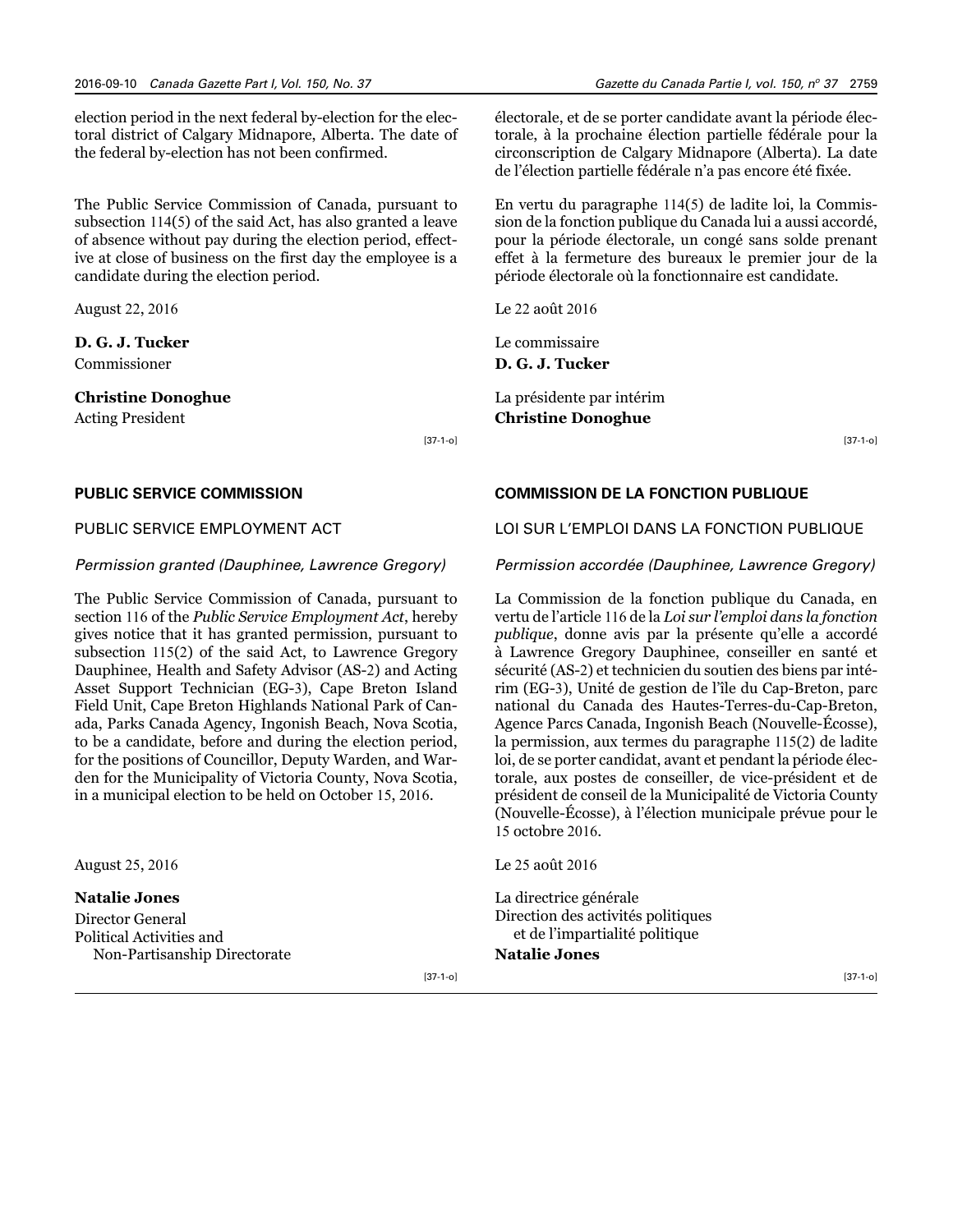#### <span id="page-23-0"></span>**MISCELLANEOUS NOTICES**

#### **CITI TRUST COMPANY CANADA**

#### CERTIFICATE OF CONTINUANCE

Notice is hereby given, in accordance with subsection 38(2) of the *Trust and Loan Companies Act* (Canada) [the "TLCA"], that Citi Trust Company Canada (the "Company") intends to apply to the Minister of Finance, on or after September 26, 2016, for approval to apply under the *Canada Business Corporations Act* (the "CBCA") for a certificate of continuance as a corporation under the CBCA.

September 3, 2016

#### **Citi Trust Company Canada**

[36-4-o]

#### **MERIDIAN CREDIT UNION LIMITED**

#### APPLICATION TO ESTABLISH A BANK

Notice is hereby given, pursuant to subsection 25(2) of the *Bank Act* (Canada), that Meridian Credit Union Limited, incorporated under the *Credit Unions and Caisses Populaires Act, 1994* (Ontario) with its head office in St. Catharines, Ontario, intends to apply to the Minister of Finance (Canada) for letters patent incorporating a bank to carry on the business of banking in Canada.

The proposed bank will carry on business in Canada under the legal names "Meridian Bank" in the English form and "Banque Meridian" in the French form. The bank will offer a range of banking products and services to consumers across Canada, and its head office will be located in Toronto, Ontario.

Any person who objects to the proposed incorporation may submit an objection in writing to the Office of the Superintendent of Financial Institutions, 255 Albert Street, Ottawa, Ontario K1A 0H2, on or before October 10, 2016.

Toronto, August 20, 2016

#### **Meridian Credit Union Limited**

Note: The publication of this notice should not be construed as evidence that letters patent will be issued to incorporate the proposed bank. The granting of letters patent will be dependent upon the normal *Bank Act* application review process and the discretion of the Minister of Finance.

## **AVIS DIVERS**

#### **LA COMPAGNIE DE FIDUCIE CITI CANADA**

#### CERTIFICAT DE PROROGATION

Avis est donné par les présentes, conformément au paragraphe 38(2) de la *Loi sur les sociétés de fiducie et de prêt*  (Canada) [la « LSFP »], que La Compagnie de Fiducie Citi Canada (la « Société ») a l'intention de demander au ministre des Finances, le 26 septembre 2016 ou après cette date, d'agréer la demande pour la délivrance d'un certificat de prorogation en société en vertu de la *Loi canadienne sur les sociétés par actions* (la « LCSA »).

Le 3 septembre 2016

#### **La Compagnie de Fiducie Citi Canada**

[36-4-o]

#### **MERIDIAN CREDIT UNION LIMITED**

#### DEMANDE DE CONSTITUTION D'UNE BANQUE

Avis est par la présente donné, en vertu du paragraphe 25(2) de la *Loi sur les banques* (Canada), que Meridian Credit Union Limited, incorporée en vertu de la *Loi de 1994 sur les caisses populaires et les credit unions* (Ontario) et ayant son siège social à St. Catharines, en Ontario, a l'intention de demander au ministre des Finances (Canada) des lettres patentes pour constituer une banque afin d'exercer des opérations bancaires au Canada.

La banque proposée exercera ses activités au Canada sous les dénominations légales « Meridian Bank » en anglais et « Banque Meridian » en français. La banque offrira une variété de produits et de services bancaires aux consommateurs partout au Canada, et son siège social sera situé à Toronto, en Ontario.

Toute personne qui s'oppose au présent projet de constitution peut notifier par écrit son opposition au Bureau du surintendant des institutions financières, 255, rue Albert, Ottawa (Ontario) K1A 0H2, d'ici le 10 octobre 2016.

Toronto, le 20 août 2016

#### **Meridian Credit Union Limited**

Remarque : La publication du présent avis ne doit pas être interprétée comme une preuve que les lettres patentes de constitution d'une banque seront octroyées à la banque proposée. L'octroi de lettres patentes est assujetti au processus normal des demandes en vertu de la *Loi sur les banques* et à la discrétion du ministre des Finances.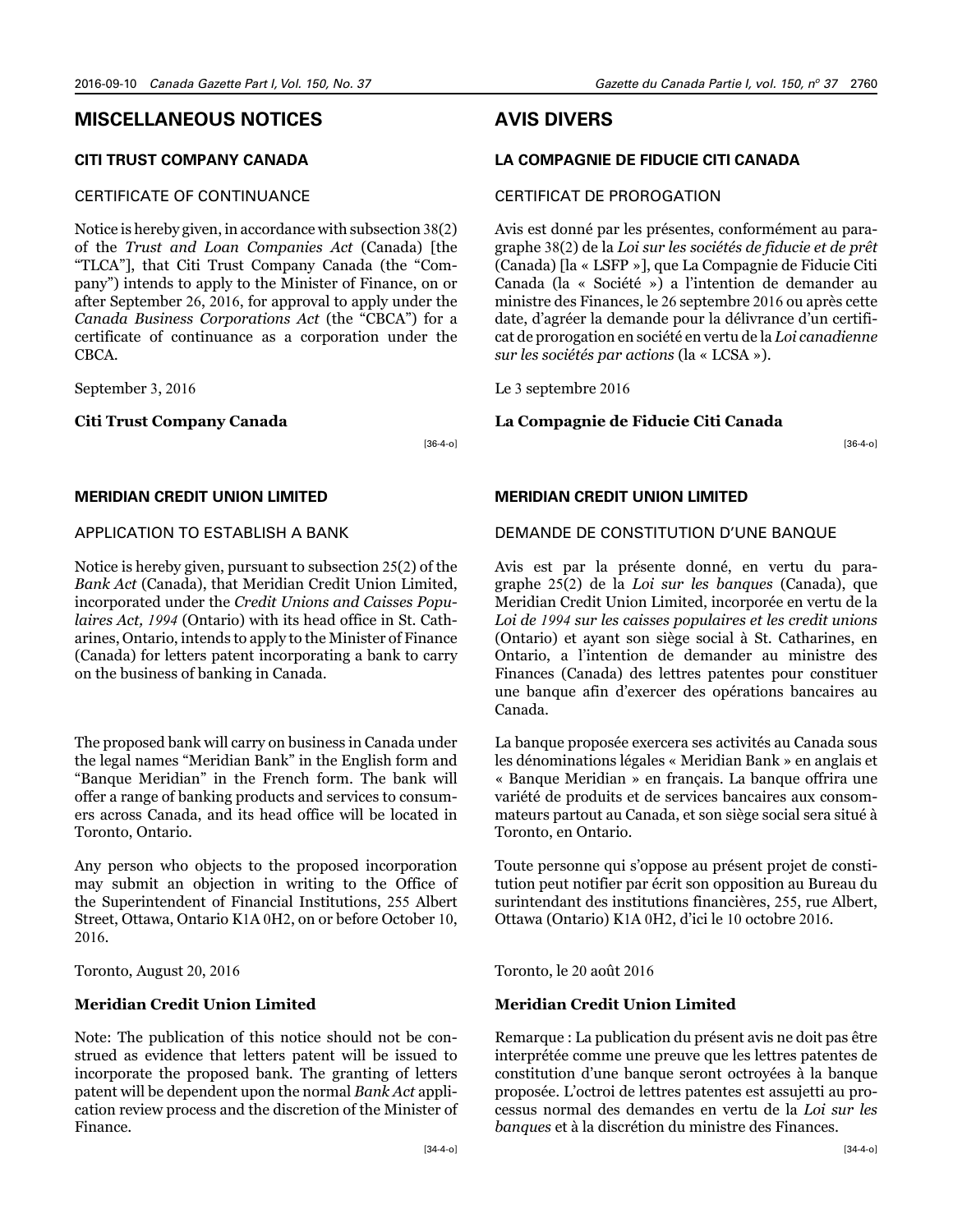#### **SUMITOMO MITSUI BANKING CORPORATION OF CANADA**

#### REDUCTION OF STATED CAPITAL

As required under subsection 75(5) of the *Bank Act*, notice is given that Sumitomo Mitsui Banking Corporation of Canada (the Bank) intends to apply to the Superintendent of Financial Institutions for approval to reduce the stated capital of the common shares of the Bank in accordance with the special resolution passed by the sole shareholder of the Bank on August 30, 2016, a copy of which is set out below.

#### "**RESOLVED AS A SPECIAL RESOLUTION THAT:**

1. Subject to (i) the completion of the sale of all or substantially all of the assets of the Bank to Sumitomo Mitsui Banking Corporation in compliance with the regulatory approvals required for such sale, and (ii) the approval of the Superintendent of Financial Institutions (Canada) pursuant to section 75 of the *Bank Act* (Canada), the stated capital account maintained for the common shares of the Bank be reduced in accordance with section 75 of the *Bank Act* (Canada) by an amount of up to Can\$344,000,000 (the Authorized Limit) by distributing such amount to the sole shareholder of the Bank;

2. The directors and officers of the Bank are authorized and directed to apply under section 75 of the *Bank Act* (Canada) for approval of this resolution and such reduction of stated capital;

3. The Bank may effect one or more reductions of stated capital within the Authorized Limit and the Bank's Chief Executive Officer shall determine the amount and timing of each such reduction; and

4. Any officer or director of the Bank is authorized and directed, for and on behalf of the Bank, to execute and deliver all such documents and to do such other acts or things as may be determined to be necessary or advisable to give effect to this resolution, the execution of any such document or the doing of any such other act or thing being conclusive evidence of such determination."

Toronto, September 10, 2016

**Sumitomo Mitsui Banking Corporation of Canada**

## **BANQUE SUMITOMO MITSUI DU CANADA**

#### RÉDUCTION DE CAPITAL DÉCLARÉ

Comme il est exigé en vertu du paragraphe 75(5) de la *Loi sur les banques*, avis est donné que la Banque Sumitomo Mitsui du Canada (la « Banque ») a l'intention de demander l'agrément du surintendant des institutions financières pour réduire le capital déclaré des actions ordinaires de la Banque conformément à la résolution extraordinaire adoptée par l'actionnaire unique de la Banque le 30 août 2016, dont une copie figure ci-après.

#### « **EST RÉSOLU AUX TERMES D'UNE RÉSOLUTION EXTRAORDINAIRE CE QUI SUIT :**

1. Sous réserve (i) de la réalisation de la vente de la totalité ou de la quasi-totalité des actifs de la Banque à Sumitomo Mitsui Banking Corporation conformément aux approbations réglementaires requises aux fins de cette vente, (ii) de l'agrément du surintendant des institutions financières (Canada) conformément à l'article 75 de la *Loi sur les banques* (Canada), le compte capital déclaré tenu à l'égard des actions ordinaires de la Banque soit réduit conformément à l'article 75 de la *Loi sur les banques* (Canada) d'un montant pouvant atteindre 344 000 000 \$ CA (la « limite autorisée ») par la distribution de ce montant à l'actionnaire unique de la Banque;

2. Les administrateurs et les dirigeants de la Banque reçoivent l'autorisation et l'instruction de demander l'agrément en vertu de l'article 75 de la *Loi sur les banques* (Canada) à l'égard de la présente résolution et de cette réduction du capital déclaré;

3. La Banque peut procéder à une ou à plusieurs réductions du capital déclaré dans le respect de la limite autorisée et le chef de la direction de la Banque établit le montant et le moment de chacune de ces réductions;

4. Tout dirigeant ou administrateur de la Banque reçoit l'autorisation et l'instruction, pour le compte et au nom de la Banque, de signer et de remettre tous les documents et de prendre les autres mesures pouvant être considérées comme nécessaires ou souhaitables pour donner effet à la présente résolution, la signature de ces documents ou la prise de ces autres mesures étant une preuve concluante de cette décision. »

Toronto, le 10 septembre 2016

#### **Banque Sumitomo Mitsui du Canada**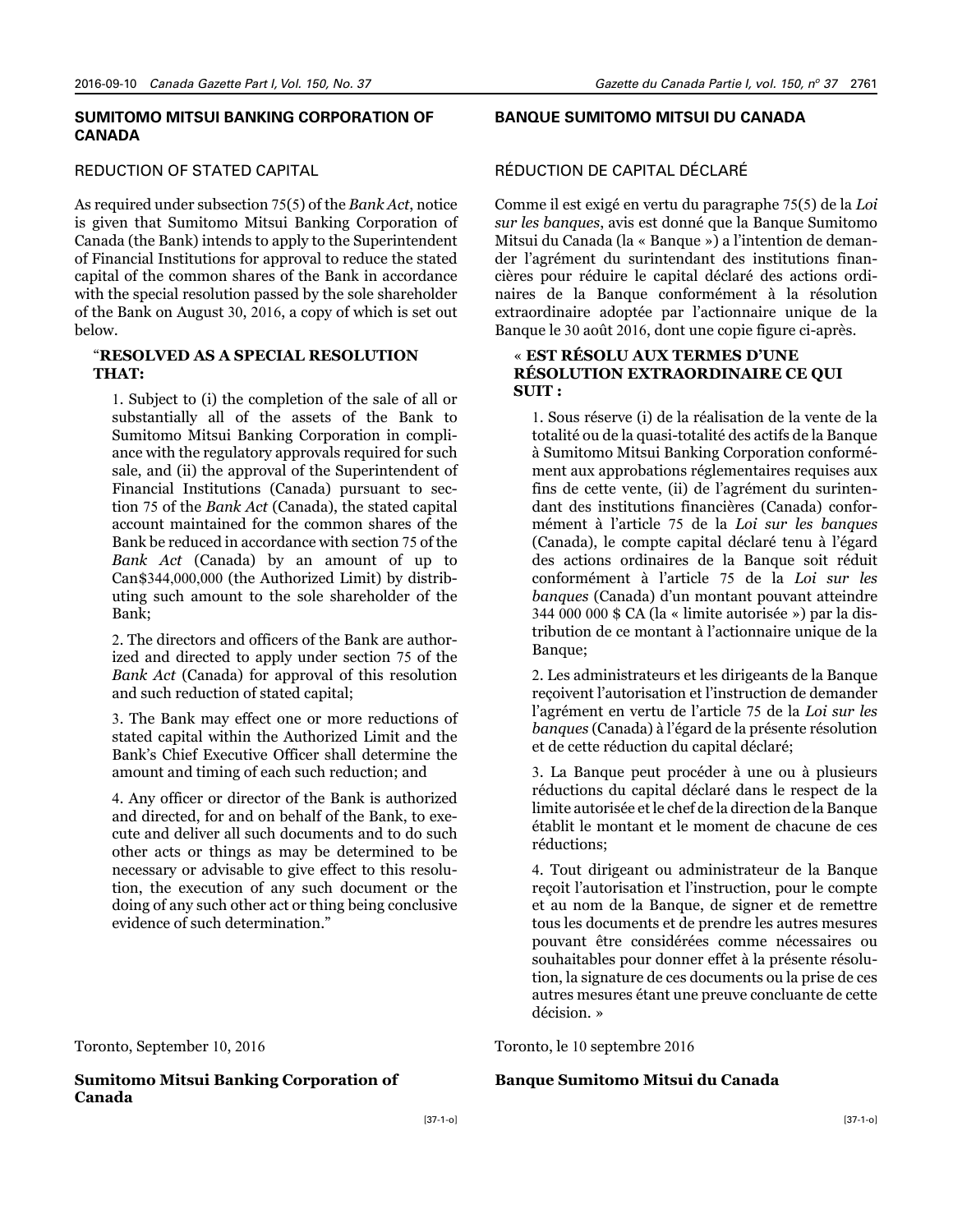#### **WILTON RE (CANADA) LIMITED**

## APPLICATION TO ESTABLISH A CANADIAN BRANCH

Notice is hereby given that Wilton Re (Canada) Limited, an entity incorporated in Bermuda, intends to file with the Superintendent of Financial Institutions, under section 574 of the *Insurance Companies Act* (Canada), on or after October 2, 2016, an application for an order approving the insuring in Canada of risks under the class of life insurance limited to the business of reinsurance. The proposed branch will carry on business in Canada under the name Wilton Re (Canada) Limited, in English, and Wilton Re (Canada) Limitee, in French.

The head office of Wilton Re (Canada) Limited is located in Hamilton, Bermuda, and its Canadian chief agency will be located in Toronto, Ontario.

September 10, 2016

#### **Wilton Re (Canada) Limited**

#### **WILTON RE (CANADA) LIMITEE**

#### DEMANDE D'ÉTABLISSEMENT D'UNE SUCCURSALE CANADIENNE

Avis est par la présente donné que Wilton Re (Canada) Limitee, une entité constituée aux Bermudes, a l'intention de déposer auprès du surintendant des institutions financières, en vertu de l'article 574 de la *Loi sur les sociétés d'assurances* (Canada), le 2 octobre 2016 ou après cette date, une demande pour un agrément l'autorisant à garantir au Canada des risques dans la catégorie de l'assurance-vie, limitée à l'activité de réassurance. La succursale proposée fera des affaires au Canada sous le nom Wilton Re (Canada) Limitee, en français, et Wilton Re (Canada) Limited, en anglais.

Le siège social de Wilton Re (Canada) Limitee est situé à Hamilton, aux Bermudes, et son agence principale au Canada sera située à Toronto, en Ontario.

Le 10 septembre 2016

#### **Wilton Re (Canada) Limitee**

[37-4-o]

[37-4-o]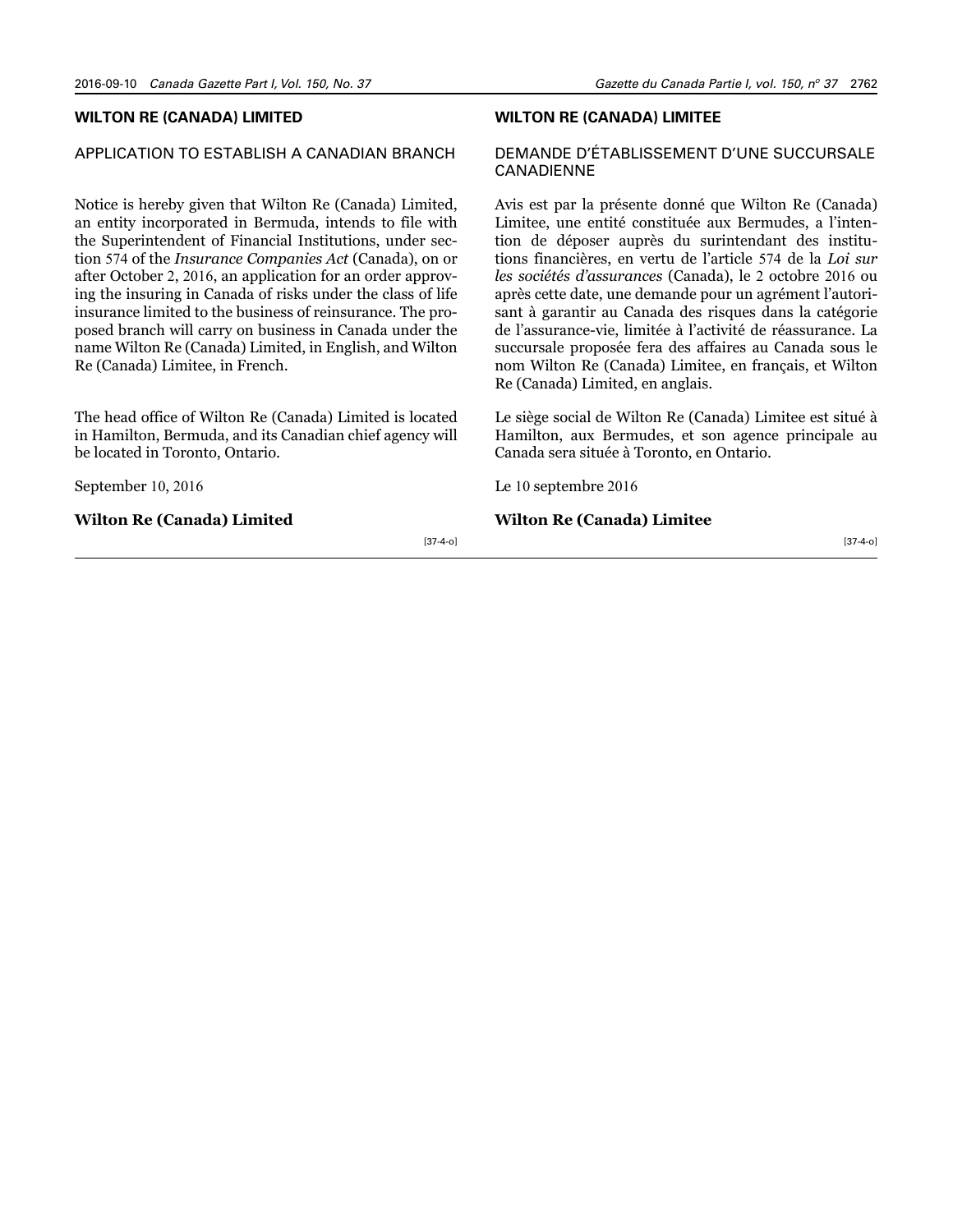## <span id="page-26-0"></span>**INDEX**

Vol. 150, No. 37 — September 10, 2016

#### **[COMMISSIONS](#page-17-0)**

| <b>Canada-Newfoundland and Labrador Offshore</b><br><b>Petroleum Board</b>                                                                                                                                                                                             |                              |
|------------------------------------------------------------------------------------------------------------------------------------------------------------------------------------------------------------------------------------------------------------------------|------------------------------|
| Canada-Newfoundland and Labrador Atlantic<br><b>Accord Implementation Act</b><br>Call for Bids No. NL16-CFB02 (Jeanne                                                                                                                                                  |                              |
| <b>Canadian Radio-television and</b><br><b>Telecommunications Commission</b>                                                                                                                                                                                           |                              |
| * Notice to interested parties                                                                                                                                                                                                                                         | 2756<br>2755<br>2756<br>2755 |
| <b>Parks Canada Agency</b><br>Species at Risk Act<br>Description of critical habitat of Least<br><b>Bittern and Prothonotary Warbler in</b><br>Point Pelee National Park of Canada<br>Description of critical habitat of the<br>Half-moon Hairstreak in Waterton Lakes | 2756                         |
| National Park of Canada<br><b>Public Service Commission</b><br><b>Public Service Employment Act</b><br>Permission and leave granted                                                                                                                                    | 2757                         |
| (Collard, Lucille)<br>.<br>Permission and leave granted (Kusie,                                                                                                                                                                                                        | 2758                         |
| Permission granted (Dauphinee,                                                                                                                                                                                                                                         | 2758                         |
|                                                                                                                                                                                                                                                                        | 2759                         |

#### **[GOVERNMENT NOTICES](#page-2-0)**

| Industry, Dept. of          |  |
|-----------------------------|--|
| <b>Privy Council Office</b> |  |

#### **[MISCELLANEOUS NOTICES](#page-23-0)**

| <b>Commissioner of Canada Elections</b>                                         |      |
|---------------------------------------------------------------------------------|------|
| <b>PARLIAMENT</b>                                                               |      |
| Wilton Re (Canada) Limited<br>Application to establish a Canadian               | 2762 |
| Sumitomo Mitsui Banking Corporation<br>of Canada<br>Reduction of stated capital | 2761 |
| * Meridian Credit Union Limited                                                 | 2760 |
| * Citi Trust Company Canada                                                     | 2760 |

## Canada Elections Act Compliance agreements.................................. 2744 **House of Commons** \* Filing applications for private bills (First Session, Forty-Second Parliament)................................................... 2744

<sup>\*</sup> This notice was previously published.